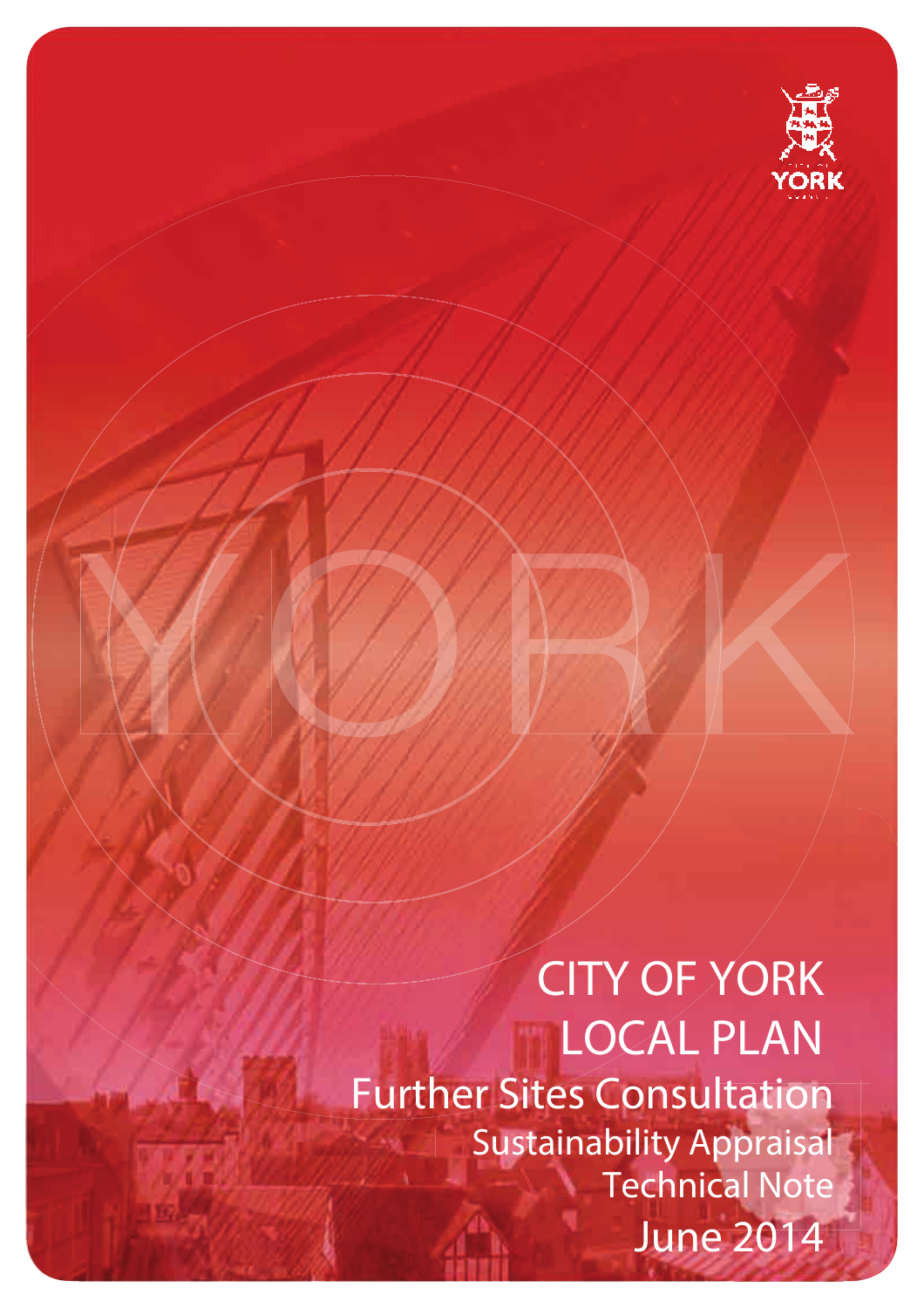# Appendix 12: Sustainability Appraisal Technical Note

## **Contents**

| A12.3 SUSTAINABLE LOCATION ASSESSMENT METHODOLOGY  5 |  |
|------------------------------------------------------|--|
|                                                      |  |
| <b>ANNEX 1: MATRIXOF THE ASSESSMENT OUTCOMES</b>     |  |

#### $A12.1$ .1 Sustainability Appraisal (SA)

It is important to ensure that the development options and policies within the Local Plan contribute to the aims of sustainable development. This is commonly defined as ensuring that there is a better quality of life for everyone now and in the future. Sustainable development seeks to strike a balance between economic, environmental and social factors to enable people to meet their needs whilst minimising the impact, nor compromising the ability of future generations to the meet their needs.

The requirement for Sustainability Appraisal of Local Plans is set under Section 19(5) of the Planning and Compulsory Purchase Act 2004. In undertaking this requirement, planning authorities must also incorporate the requirements of the European Strategic Environmental Assessment (SEA) Directive 2001/42/EC regarding the assessment of the effects of plans and programmes on the environmental. This is a law that sets out to integrate environmental considerations into the development of plans and programmes.

There are 5 key stages within the SA process. These are shown in **Figure A12.1** together with how they relate to the preparation of the Local Plan.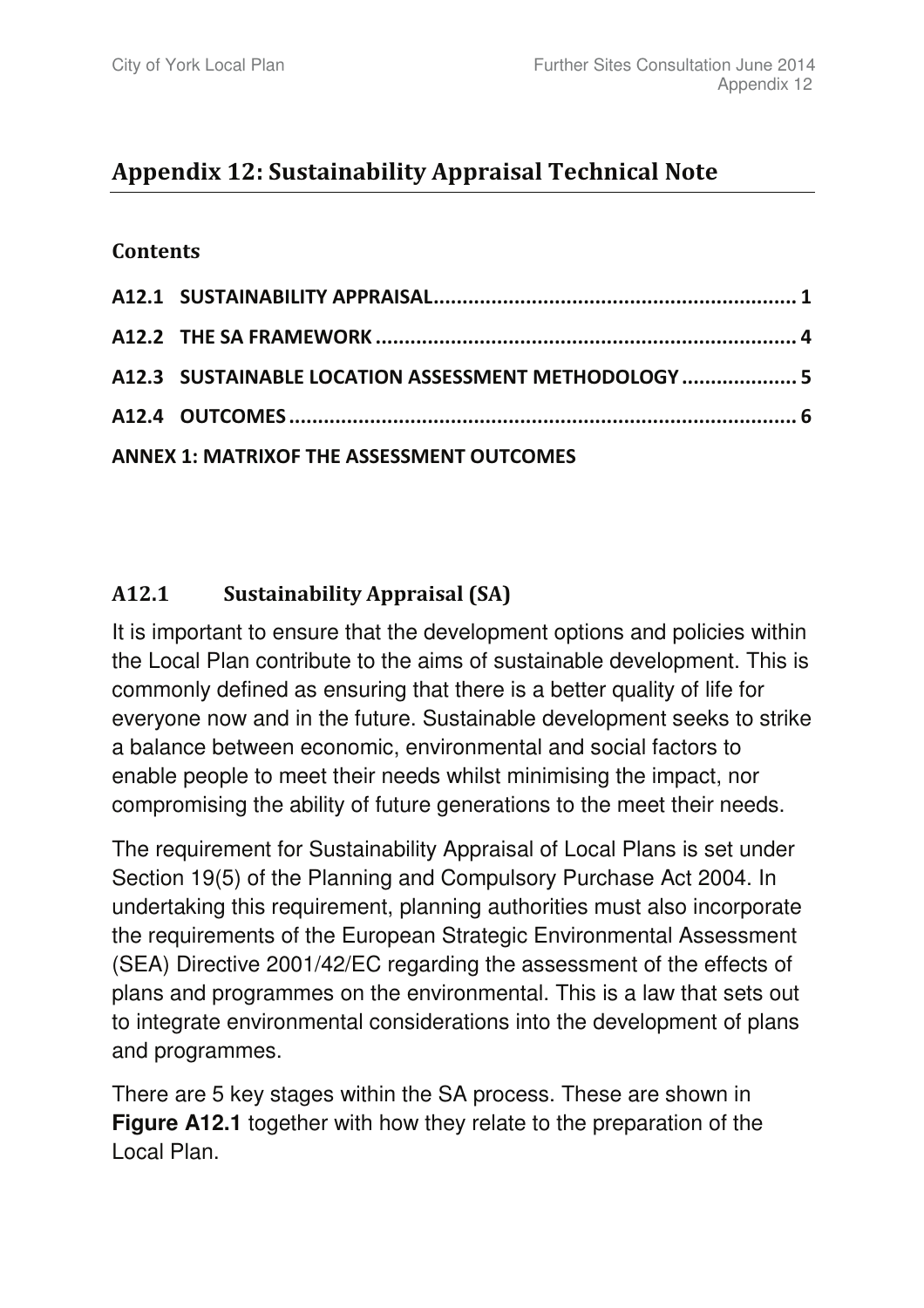**Stage A** of the SA process has been completed through the production of a Scoping Report. The scoping report establishes the baseline data and sets the sustainability context for York. The Scoping report also establishes the framework for undertaking the Sustainability Appraisal through the production of a set of sustainable development objectives against which the performance of the plan can be measured and monitored.

Consultation on the Scoping Report took place in February –March 2013. The final scoping report is available to download from the Council's website at: www.york.gov.uk/localplan.

**Stage B** of the process is iterative amd involves the development and refinement of the Local Plan by testing the sustainability strengths and weaknesses of the emerging objectives, policies and allocations. This helps to promote sustainable development through early integration of sustainability considerations into the preparation of the Local Plan. In addition, this stage considers which sites would be the most suitable to deliver the strategic ambitions of the plan.

The SA report produced alongside the Local Plan forms part of the iterative process in developing the final vision, objectives, policies and allocations. As part of this process, a draft SA report was produced to accompany the Local Plan Preferred Options in Summer 2013.

The findings of this technical report together with all of the consultation responses, emerging evidence base and previous SA findings will help to refine the package of policies and allocations included within the final Local Plan Submission (Publication) Report and SA Appraisal (Stages C and D).

This technical note is not intended to be a full Sustainability Appraisal but will feed into the iterative SA process. A final Sustainability Appraisal report will be produced to accompany the Submission (Publication) Local Plan in due course. This will document the audit trail of decisionmaking for each policy and site allocation within the plan.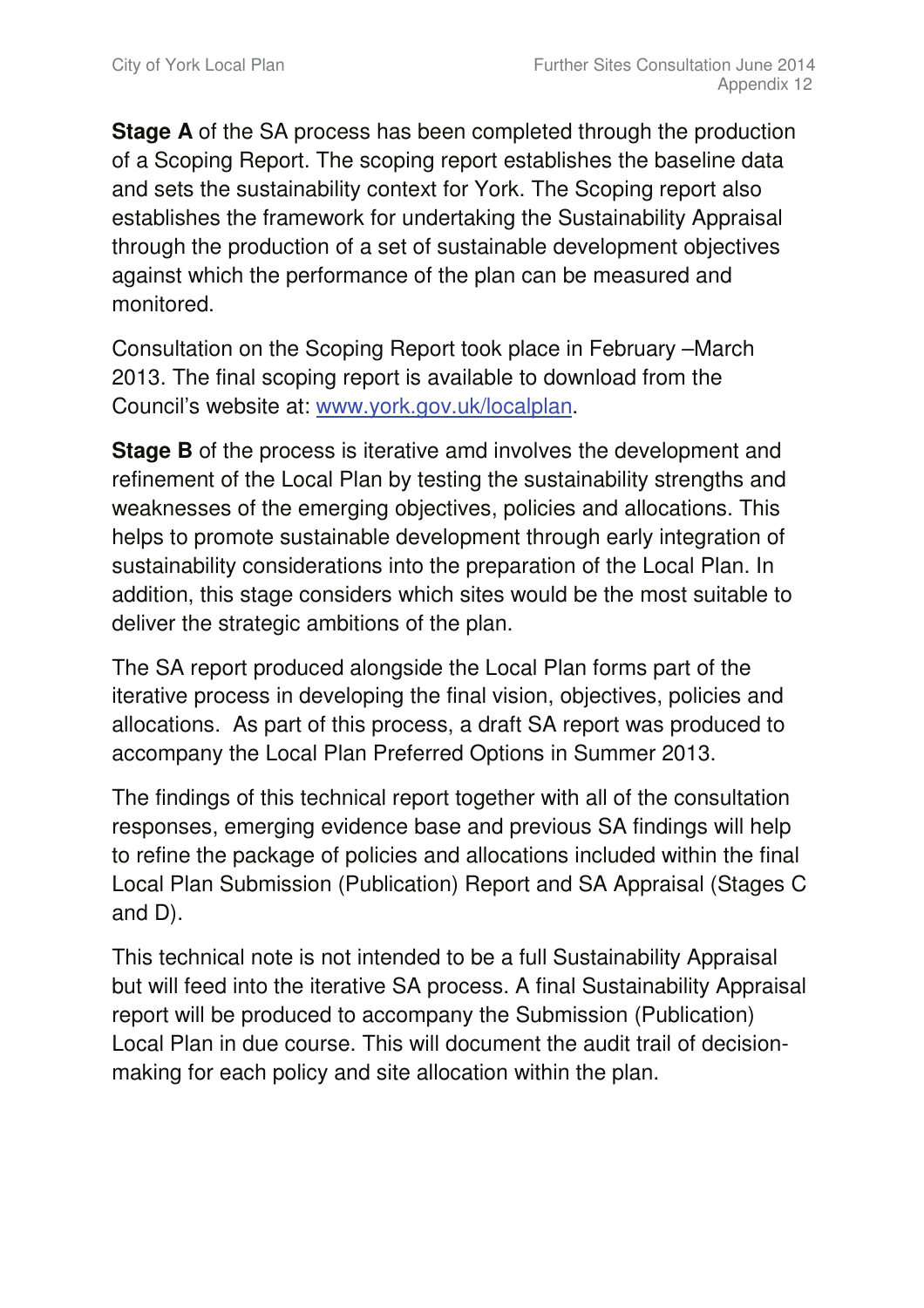

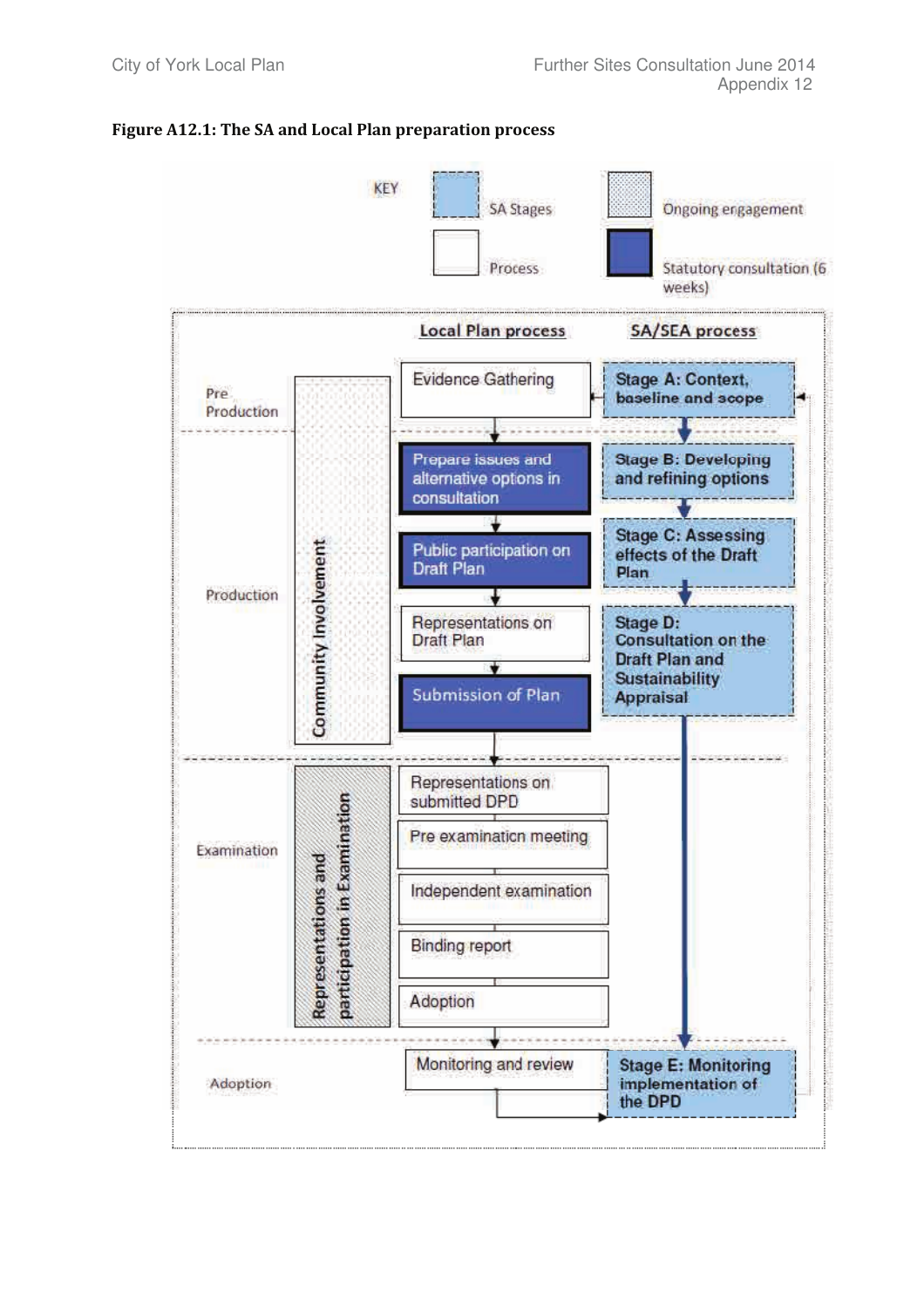#### A12.2 The SA framework

The SA Scoping Report sets out a framework that is used to carry out the appraisal. The Framework contains 15 objectives covering a range of social, environmental and economic factors. The objectives are supported by sub-objectives, which are more detailed guide questions to help the assessment of the Local Plan.

All of the Local Plan site allocations, policies and their reasonable alternatives will be evaluated against the 15 objectives set out in Figure 13.2 and presented within the final SA report<sup>1</sup>.

### Figure 12.2: SA Objectives

| <b>No</b>       | <b>Sustainability Framework Objectives</b>                      |
|-----------------|-----------------------------------------------------------------|
| 1               | To meet the diverse housing needs of the population in a        |
|                 | sustainable way.                                                |
| $\overline{2}$  | Improve the health and well-being of York's population          |
| 3               | Improve education, skills development and training for an       |
|                 | effective workforce                                             |
| 4               | Create jobs and deliver growth of a sustainable, low carbon and |
|                 | inclusive economy                                               |
| 5               | Help deliver equality and access to all                         |
| 6               | Reduce the need to travel and deliver a sustainable integrated  |
|                 | transport network                                               |
| $\overline{7}$  | To minimise greenhouse gases that cause climate change and      |
|                 | deliver a managed response to its effects                       |
| 8               | Conserve or enhance green infrastructure, bio-diversity,        |
|                 | geodiversity, flora and fauna for accessible high quality and   |
|                 | connected natural environment                                   |
| 9               | Use land resources efficiently and safeguard their quality      |
| 10              | Improve water efficiency and quality                            |
| 11              | Reduce waste generation and increase level of reuse and         |
|                 | recycling                                                       |
| 12 <sub>2</sub> | Improve air quality                                             |
| 13              | Minimise flood risk and reduce the impact of flooding to people |
|                 | and property in York                                            |

 <sup>1</sup> This will be available alongside the Local Plan Submission (Publication) later in 2014.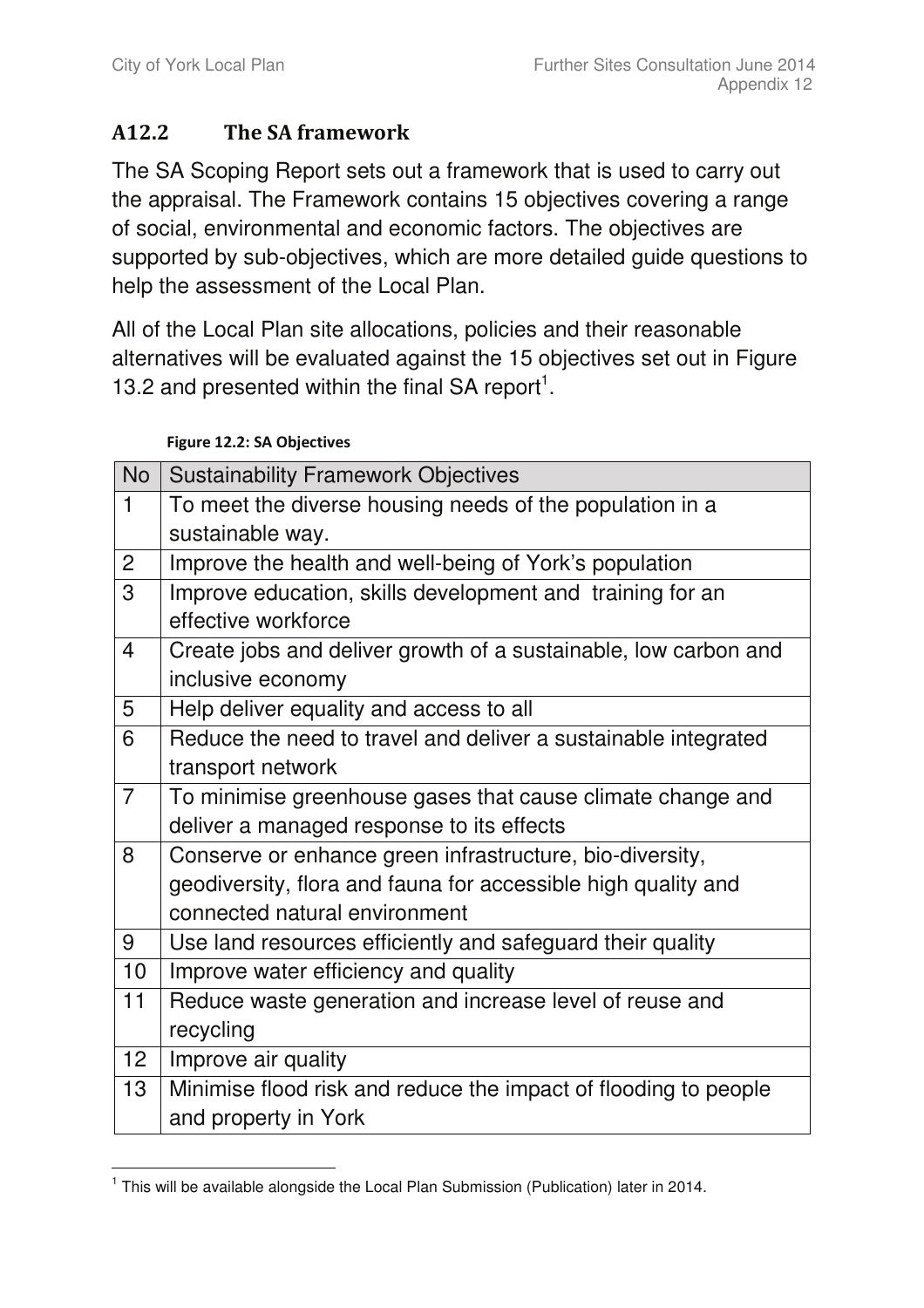| 14   Conserve or enhance York's historic environment, cultural |
|----------------------------------------------------------------|
| heritage, character and setting                                |
| 15   Protect and enhance York's natural and built landscape    |

#### A<sub>12.3</sub> **Sustainable Location Assessment Methodology**

The appraisal methodology for residential and employment sites is the same as for the Preferred Options consultation (Summer 2013) whereby the sites have been submitted to a desk-based analysis to evaluate and score accordingly how sustainable they are in terms of their location against a number of social, environmental and economic factors. Figure 13.3 summarises the key stages of this location assessment and its compatibility with sustainability objectives. The full methodology is set out in Appendix 1 of the Further Sites Consultation main report.

|                                                                | <b>Compatibility with SA/SEA</b> |               |                 |  |  |  |  |  |  |
|----------------------------------------------------------------|----------------------------------|---------------|-----------------|--|--|--|--|--|--|
| <b>Criteria Stage</b>                                          | objectives:                      |               |                 |  |  |  |  |  |  |
|                                                                | <b>Environmental</b>             | <b>Social</b> | <b>Economic</b> |  |  |  |  |  |  |
| <b>Criteria 1: Environmental Assets</b>                        | $ \mathcal{N} $                  |               |                 |  |  |  |  |  |  |
| protection                                                     |                                  |               |                 |  |  |  |  |  |  |
| Is the site wholly or partly within:                           |                                  |               |                 |  |  |  |  |  |  |
| <b>Historic Character and Setting</b>                          |                                  |               |                 |  |  |  |  |  |  |
| High Flood Risk (Zone 3b)<br>$\bullet$                         |                                  |               |                 |  |  |  |  |  |  |
| <b>Statutory Nature Conservation designations</b><br>$\bullet$ |                                  |               |                 |  |  |  |  |  |  |
| (SACs, SPAs, SSSIs, RAMSARs)                                   |                                  |               |                 |  |  |  |  |  |  |
| Regional Green Infrastructure Corridors<br>$\bullet$           |                                  |               |                 |  |  |  |  |  |  |
| Sites of Special Interest for Nature Conservation<br>$\bullet$ |                                  |               |                 |  |  |  |  |  |  |
| (SINC)                                                         |                                  |               |                 |  |  |  |  |  |  |
| Local Sites of Nature Conservations Interest (LNRs)            |                                  |               |                 |  |  |  |  |  |  |
| Ancient Woodland                                               |                                  |               |                 |  |  |  |  |  |  |
| (Site boundary amended as appropriate)                         |                                  |               |                 |  |  |  |  |  |  |
| <b>Criteria 2: Openspace retention</b>                         | ☑                                |               |                 |  |  |  |  |  |  |
| Is the site or does it contain existing                        |                                  |               |                 |  |  |  |  |  |  |
| openspace?                                                     |                                  |               |                 |  |  |  |  |  |  |
| (Site boundary amended as appropriate)                         |                                  |               |                 |  |  |  |  |  |  |
| Criteria 3: Greenfield and high flood                          | ☑                                |               |                 |  |  |  |  |  |  |
| risk protection                                                |                                  |               |                 |  |  |  |  |  |  |

Figure 13.3: Sustainable Location Assessment Methodology Summary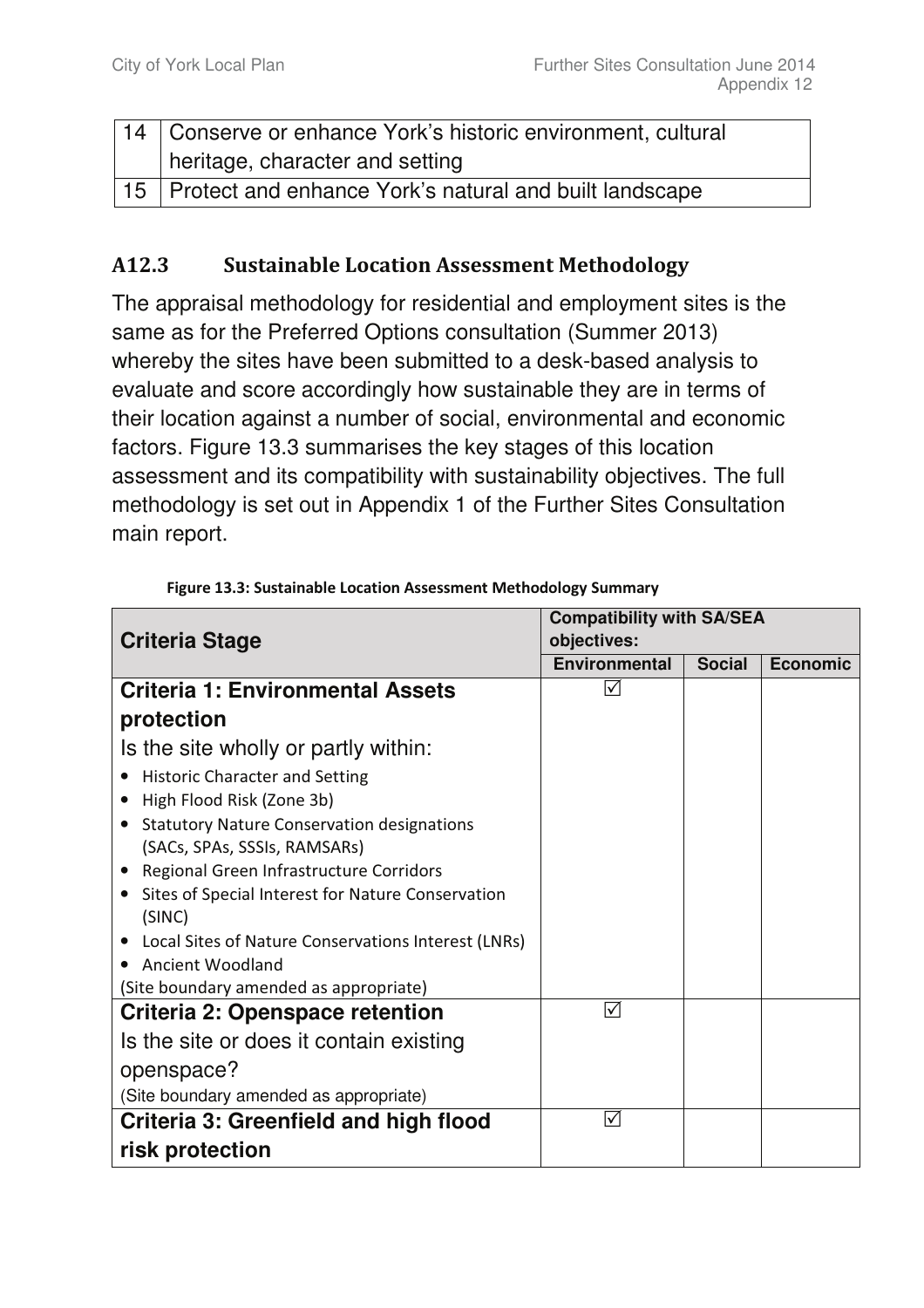| Is the site greenfield and within flood zone                |                      |                                |                 |
|-------------------------------------------------------------|----------------------|--------------------------------|-----------------|
| 3a?                                                         |                      |                                |                 |
| (Site boundary is amended as appropriate)                   |                      |                                |                 |
| <b>Size threshold Applied</b>                               |                      |                                |                 |
| Sites under 0.2 hectares were considered as under threshold |                      |                                |                 |
| Sites 0.2 ha $-5$ ha: considered for site allocations       |                      |                                |                 |
| Sites over 5ha: considered for Strategic Sites              |                      |                                |                 |
| Criteria 4a: Access to facilities and                       |                      | $\mathcal{V}$                  |                 |
| services                                                    |                      |                                |                 |
| Is the site within distance of facilities                   |                      |                                |                 |
| and services?                                               |                      |                                |                 |
| (NB: specific distances relate to facility                  |                      |                                |                 |
| or service)                                                 |                      |                                |                 |
| <b>Criteria 4b: Access to Transport</b>                     |                      | $\mathcal{\blacktriangledown}$ | $\triangledown$ |
| Is the site within distance of transport                    |                      |                                |                 |
| modes/routes?                                               |                      |                                |                 |
| (NB: specific distances relate to mode                      |                      |                                |                 |
| of transport/routes)                                        |                      |                                |                 |
| <b>Environmental Considerations</b>                         | $\blacktriangledown$ |                                |                 |
|                                                             |                      |                                |                 |

All of the desk-based analysis undertaken will be used to inform the final SA/SEA appraisal of sites. It should be noted that where relevant criteria have been used to assess other types of sites, many of these overlap with the criteria set out in Figure 13.3. This analysis will also be used to inform the final appraisal of sites.

All sites, where they have been successful passing the criteria used, have been subject to a technical officer assessment to obtain more site specific suitability comments. Together with the desk-based appraisal the technical stages will help to inform the outcome of the site apprasial and will be documented in the audit trail to be presented in the final Sustainability Appraisal.

#### A12.4 **Outcomes**

Annex 1 to this appendix sets out the criteria assessment outcomes used to assess the potential of each site. The full appraisal findings will be presented within the final SA accompanying the Local Plan Submission (Publication) later in 2014.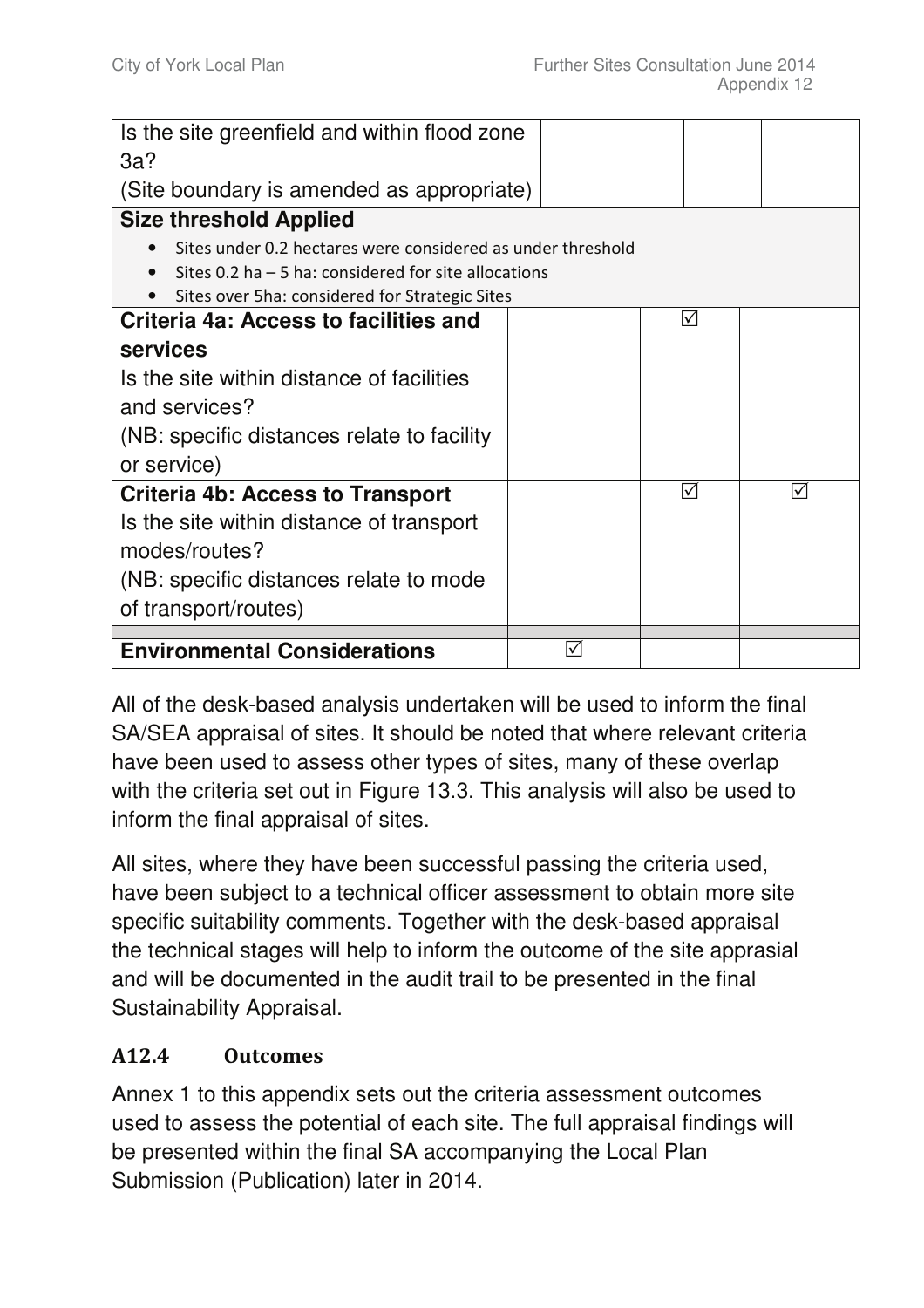Appendix 12: Sustainability Appraisal Technical Note ANNEX 1: MATRIX OF THE ASSESSMENT OUTCOMES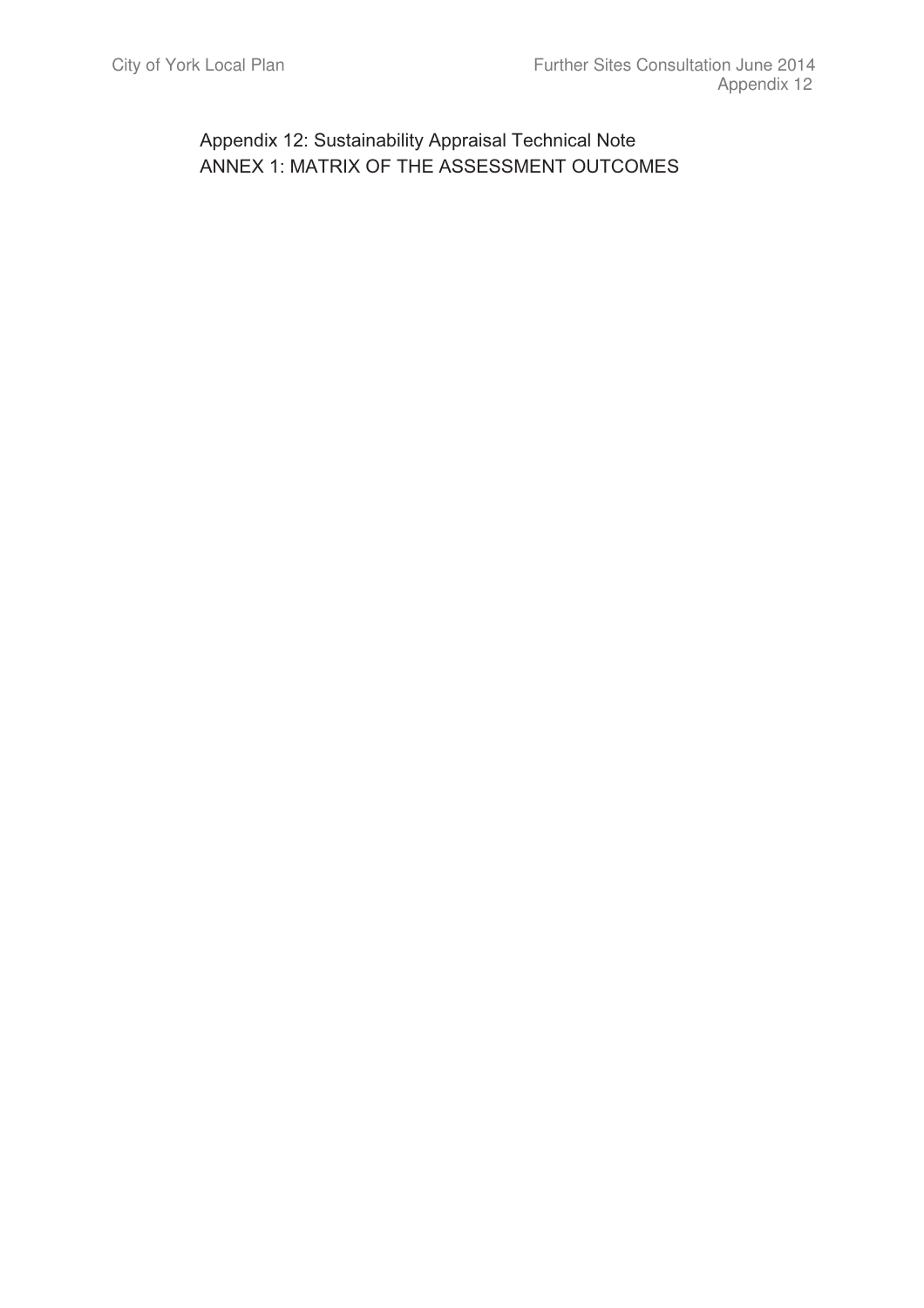| Site Ref Site Name                                                                                                               | <b>Existing</b><br>Allocation? | <b>Allocation</b><br>Ref         | <b>DOCTORS</b><br><b>SCORE</b> | <b>NURSERY</b><br><b>SCORE</b> | <b>PRIMARY</b><br><b>SCHOOL</b><br><b>SCORE</b> | <b>SECONDARY</b><br><b>SCHOOL</b><br><b>SCORE</b> | <b>HIGHER</b><br><b>EDUCATION</b><br><b>SCORE</b> | <b>NEIGHBOURHOOD</b><br><b>PARADE SCORE</b> | SUPERMARKET<br>SCORE       | OPENSPACE<br><b>SCORE</b>        | <b>NON FREQUENT</b><br><b>BUS ROUTE</b><br><b>SCORE</b> | <b>FREQUENT BUS PARK AND</b><br>ROUTE SCORE RIDE SCORE |               | <b>WALKING</b><br><b>ACCESS TO</b><br><b>RAILWAY</b><br><b>STATION</b> | <b>CYCLING</b><br><b>ACCESS TO</b><br><b>RAILWAY</b><br><b>STATION</b> | <b>ADOPTED</b><br><b>HIGHWAY</b><br><b>SCORE</b> | <b>ACCESS TO A</b><br><b>CYCLE ROUTE</b><br><b>SCORE</b> |
|----------------------------------------------------------------------------------------------------------------------------------|--------------------------------|----------------------------------|--------------------------------|--------------------------------|-------------------------------------------------|---------------------------------------------------|---------------------------------------------------|---------------------------------------------|----------------------------|----------------------------------|---------------------------------------------------------|--------------------------------------------------------|---------------|------------------------------------------------------------------------|------------------------------------------------------------------------|--------------------------------------------------|----------------------------------------------------------|
| 9 Land at corner of Common Road and Hassacarr Lane, Dunnington                                                                   | No                             | N/A                              |                                |                                |                                                 |                                                   |                                                   |                                             |                            |                                  |                                                         |                                                        |               |                                                                        |                                                                        |                                                  |                                                          |
| 13 Land at Station Yard, Wheldrake<br>30 Land at Intake Lane Dunnington                                                          | No<br>No                       | N/A<br>N/A                       |                                |                                |                                                 |                                                   |                                                   |                                             |                            |                                  |                                                         |                                                        |               |                                                                        |                                                                        |                                                  | $\Omega$                                                 |
| 37 Ford Garage, Jockey Lane                                                                                                      | allocation                     | E <sub>3</sub>                   |                                |                                | $\sim$                                          | nl                                                |                                                   |                                             |                            | $\mathbf{A}$                     |                                                         | $\sim$                                                 |               |                                                                        |                                                                        |                                                  |                                                          |
| 43 Land at Hull Road Dunnington                                                                                                  | No                             | N/A                              |                                |                                |                                                 |                                                   |                                                   |                                             |                            | $\overline{4}$                   |                                                         |                                                        |               |                                                                        |                                                                        |                                                  |                                                          |
| 44 Common Lane Dunnington                                                                                                        | No                             | N/A                              |                                |                                |                                                 |                                                   |                                                   |                                             |                            |                                  |                                                         |                                                        |               |                                                                        |                                                                        |                                                  |                                                          |
| 44 Common Lane Dunnington<br>46 Land to the South of Strensall Village (amalgamated sites south of Strensall)                    | No<br>allocation               | N/A<br>H30                       |                                |                                |                                                 |                                                   |                                                   |                                             |                            | $\mathfrak{p}$                   |                                                         |                                                        |               |                                                                        |                                                                        |                                                  |                                                          |
| 55 Land at Dauby Lane, Elvington                                                                                                 | No                             | N/A                              |                                |                                |                                                 |                                                   |                                                   |                                             |                            | $\overline{4}$                   |                                                         |                                                        |               |                                                                        |                                                                        |                                                  |                                                          |
| 61 Salisbury Road former bowling Green.                                                                                          | No                             | N/A                              |                                |                                |                                                 |                                                   |                                                   |                                             |                            | 5                                |                                                         |                                                        |               |                                                                        |                                                                        |                                                  |                                                          |
| 64 Land at Layerthorpe and James Street                                                                                          | allocation<br>allocation       | E <sub>4</sub><br>E <sub>4</sub> |                                |                                | $\Delta$                                        | nl                                                |                                                   |                                             |                            | $\overline{a}$                   |                                                         |                                                        |               |                                                                        |                                                                        |                                                  |                                                          |
| 64 Land at Layerthorpe and James Street<br>67 Land at Millfield Lane                                                             | No                             | N/A                              |                                |                                | ΔI                                              |                                                   |                                                   |                                             |                            | $\overline{4}$                   |                                                         |                                                        |               |                                                                        |                                                                        |                                                  |                                                          |
| 72 Water Tower Lane, Dunnington                                                                                                  | allocation                     | H <sub>33</sub>                  |                                |                                |                                                 |                                                   |                                                   |                                             | Δ                          | 4                                |                                                         |                                                        |               |                                                                        |                                                                        |                                                  |                                                          |
| 76 Duncombe Farm, Strensall                                                                                                      | No                             | N/A                              |                                |                                |                                                 |                                                   |                                                   |                                             |                            | $\overline{4}$                   |                                                         |                                                        |               |                                                                        |                                                                        |                                                  |                                                          |
| 81 Horticulture Nursery site adjoining the Bull Commercial Center, Stockton on the Forest<br>83 Land at Main Street, Knapton     | No<br>No                       | N/A<br>N/A                       |                                |                                |                                                 |                                                   |                                                   | $\overline{A}$                              | $\Delta$                   | $\overline{4}$                   |                                                         |                                                        |               |                                                                        |                                                                        |                                                  |                                                          |
| 84 Land at Knapton Lane, Knapton                                                                                                 | No                             | N/A                              |                                | $\Omega$                       |                                                 | വ                                                 |                                                   | 5                                           |                            | $\overline{4}$                   |                                                         |                                                        |               |                                                                        |                                                                        |                                                  |                                                          |
| 87 Wills & Ellis Garage, Boroughbridge Road                                                                                      | No                             | N/A                              |                                |                                |                                                 |                                                   |                                                   |                                             |                            | 4                                |                                                         |                                                        |               |                                                                        |                                                                        |                                                  |                                                          |
| 88 Land at Villa Pond, Wigginton Road                                                                                            | No                             | N/A<br>SF <sub>7</sub>           |                                | nl                             |                                                 |                                                   |                                                   | $\Omega$                                    |                            | $\mathcal{D}$<br>$\Omega$        |                                                         |                                                        |               |                                                                        |                                                                        |                                                  |                                                          |
| 97 South of Airfield Business Park<br>112 Brook Nook, Osbaldwick Way                                                             | allocation<br>No               | N/A                              |                                |                                |                                                 |                                                   |                                                   |                                             |                            |                                  |                                                         |                                                        |               |                                                                        |                                                                        |                                                  |                                                          |
| 112 Brook Nook, Osbaldwick Way                                                                                                   | No                             | N/A                              |                                |                                |                                                 |                                                   |                                                   |                                             | $\overline{4}$             |                                  |                                                         |                                                        |               |                                                                        |                                                                        |                                                  |                                                          |
| 114 Land at Crompton Farm                                                                                                        | No                             | N/A                              |                                |                                |                                                 |                                                   |                                                   | $\overline{A}$                              | $\Delta$                   | $\Delta$                         |                                                         |                                                        |               |                                                                        |                                                                        |                                                  |                                                          |
| 115 Crompton Farm                                                                                                                | No<br>allocation               | N/A<br>H <sub>3</sub>            |                                | $\overline{4}$                 |                                                 |                                                   |                                                   | 5                                           |                            | $\overline{4}$<br>5              |                                                         |                                                        |               |                                                                        |                                                                        |                                                  |                                                          |
| 121 Burnholme School (existing building footprint)<br>127 Lowfield School                                                        | allocation                     | H <sub>5</sub>                   |                                |                                |                                                 |                                                   |                                                   |                                             |                            |                                  |                                                         |                                                        |               |                                                                        |                                                                        |                                                  |                                                          |
| 129 Land alongside A64                                                                                                           | No                             | N/A                              |                                |                                | ΩI                                              |                                                   |                                                   |                                             |                            | $\mathbf{A}$                     |                                                         |                                                        |               |                                                                        |                                                                        |                                                  |                                                          |
| 137 Land at Heworth Croft                                                                                                        | No                             | N/A                              |                                |                                |                                                 |                                                   |                                                   |                                             |                            |                                  |                                                         |                                                        |               |                                                                        |                                                                        |                                                  |                                                          |
| 137 Land at Heworth Croft<br>138 York St John University playing field, Hull Road                                                | No<br>No                       | N/A<br>N/A                       |                                | 4                              |                                                 |                                                   |                                                   |                                             | $\lambda$                  | 4                                |                                                         |                                                        | $\Delta$      |                                                                        |                                                                        |                                                  |                                                          |
| 139 BIORAD, Haxby Road                                                                                                           | No                             | N/A                              |                                |                                |                                                 |                                                   |                                                   |                                             |                            | $\Delta$                         |                                                         |                                                        |               |                                                                        |                                                                        |                                                  |                                                          |
| 141 Northfields playing pitches                                                                                                  | No                             | N/A                              |                                |                                |                                                 |                                                   |                                                   |                                             |                            | $\overline{4}$                   |                                                         |                                                        |               |                                                                        |                                                                        |                                                  |                                                          |
| 160 Land at Grimston Bar                                                                                                         | No                             | N/A                              |                                | $\Omega$                       |                                                 | ി                                                 |                                                   | $\Omega$                                    |                            | $\Omega$                         |                                                         |                                                        |               |                                                                        |                                                                        |                                                  |                                                          |
| 161 Land at Murton Lane Industrial Estate<br>165 Westfield Lane, Wigginton                                                       | No<br>No                       | N/A<br>N/A                       |                                |                                |                                                 |                                                   |                                                   | $\Delta$                                    | $\Delta$                   |                                  |                                                         |                                                        |               |                                                                        |                                                                        |                                                  |                                                          |
| 167 Shipton Road (Clifton Hospital)                                                                                              | No                             | N/A                              |                                |                                |                                                 |                                                   |                                                   |                                             |                            |                                  |                                                         |                                                        |               |                                                                        |                                                                        |                                                  |                                                          |
| 170 Pond Field, Heslington                                                                                                       | No                             | N/A                              |                                |                                |                                                 | <b>41</b>                                         |                                                   |                                             | $\Delta$                   |                                  |                                                         |                                                        |               |                                                                        |                                                                        |                                                  |                                                          |
| 171 Lime Tree Farm, Heslington                                                                                                   | No                             | N/A                              |                                |                                |                                                 |                                                   |                                                   |                                             | $\Delta$                   | $\Delta$                         |                                                         |                                                        |               |                                                                        |                                                                        |                                                  |                                                          |
| 173 Land at Bishopthorpe<br>175 Land at Askham Bryan                                                                             | No<br>No                       | N/A<br>N/A                       |                                |                                | $\frac{4}{ }$                                   |                                                   |                                                   |                                             |                            | $\overline{4}$                   |                                                         |                                                        |               |                                                                        |                                                                        |                                                  |                                                          |
| 176 Land at South of Station Road, Haxby                                                                                         | No                             | N/A                              |                                | $\Delta$                       |                                                 |                                                   |                                                   | Δ                                           | $\Delta$                   | $\Delta$                         |                                                         |                                                        |               |                                                                        |                                                                        |                                                  |                                                          |
| 178 Former North Selby Mine                                                                                                      | No                             | N/A                              |                                |                                |                                                 |                                                   |                                                   |                                             |                            |                                  |                                                         |                                                        |               |                                                                        |                                                                        |                                                  |                                                          |
| 179 Whiteland Field<br>180 Malton Road Site York                                                                                 | No<br>No                       | N/A<br>N/A                       |                                |                                | ΩI<br>41                                        |                                                   |                                                   |                                             |                            | $\Delta$<br>$\overline{4}$       |                                                         |                                                        |               |                                                                        |                                                                        |                                                  |                                                          |
| 182 Old School Playing Field                                                                                                     | No                             | N/A                              |                                | Δ                              |                                                 | <b>41</b>                                         |                                                   |                                             | $\Delta$                   |                                  |                                                         |                                                        |               |                                                                        |                                                                        |                                                  |                                                          |
| 183 Land to the north of Escrick                                                                                                 | No                             | N/A                              |                                |                                |                                                 |                                                   |                                                   |                                             |                            |                                  |                                                         |                                                        |               |                                                                        |                                                                        |                                                  |                                                          |
| 184 Land South of the A1237 (submission refers to site as land north of new earswick)                                            | No                             | N/A                              |                                |                                | $\Delta$                                        | $\Delta$                                          |                                                   |                                             |                            | $\Delta$                         |                                                         |                                                        |               |                                                                        |                                                                        |                                                  |                                                          |
| 185 Land South of Tadcaster Road<br>187 Land N of Stockton Lane                                                                  | No<br>No                       | N/A<br>N/A                       |                                | 0                              |                                                 |                                                   |                                                   |                                             |                            | $\overline{4}$<br>$\overline{a}$ |                                                         |                                                        |               |                                                                        |                                                                        |                                                  |                                                          |
| 191 Land off Avon Drive Huntington                                                                                               | No                             | N/A                              |                                |                                |                                                 |                                                   |                                                   |                                             |                            |                                  |                                                         |                                                        |               |                                                                        |                                                                        |                                                  |                                                          |
| 197 Former Bristow's Garage, Fulford Road                                                                                        | allocation                     | H <sub>24</sub>                  |                                |                                |                                                 |                                                   |                                                   |                                             |                            |                                  |                                                         |                                                        |               |                                                                        |                                                                        |                                                  |                                                          |
| 200 Severus Hill                                                                                                                 | No                             | N/A<br>H <sub>4</sub>            |                                |                                |                                                 |                                                   |                                                   |                                             |                            |                                  |                                                         |                                                        |               |                                                                        |                                                                        |                                                  |                                                          |
| 202 St Joseph's monastery<br>206 Land at Moor Lane, Copmanthorpe. Field No. 7222                                                 | allocation<br>No               | N/A                              |                                |                                |                                                 |                                                   |                                                   |                                             |                            |                                  |                                                         |                                                        |               |                                                                        |                                                                        |                                                  |                                                          |
| 206 Land at Moor Lane, Copmanthorpe. Field No. 7222                                                                              | No                             | N/A                              |                                |                                |                                                 |                                                   |                                                   |                                             |                            | $\Delta$                         |                                                         |                                                        |               |                                                                        |                                                                        |                                                  |                                                          |
| 207 Land at Temple Lane North                                                                                                    | No                             | N/A                              |                                |                                |                                                 |                                                   |                                                   |                                             |                            | $\overline{4}$                   |                                                         |                                                        |               |                                                                        |                                                                        |                                                  |                                                          |
| 207 Land at Temple Lane North<br>210 Land north of Askham Richard                                                                | No<br>No                       | N/A<br>N/A                       |                                |                                |                                                 |                                                   |                                                   |                                             |                            | $\overline{a}$                   |                                                         |                                                        |               |                                                                        |                                                                        |                                                  |                                                          |
| 215 Land at Manor Close Upper Poppleton                                                                                          | No                             | N/A                              |                                |                                |                                                 |                                                   |                                                   |                                             | $\Lambda$                  | $\Lambda$                        |                                                         |                                                        |               |                                                                        |                                                                        |                                                  |                                                          |
| 216 Land at Shipton Road, skelton                                                                                                | No                             | N/A                              |                                |                                |                                                 |                                                   |                                                   |                                             |                            | $\overline{4}$                   |                                                         |                                                        |               |                                                                        |                                                                        |                                                  |                                                          |
| 219 Skelton Park Golf Club                                                                                                       | No                             | N/A                              |                                |                                |                                                 |                                                   |                                                   |                                             |                            | $\overline{4}$                   |                                                         |                                                        |               |                                                                        |                                                                        |                                                  |                                                          |
| 219 Skelton Park Golf Club<br>220 Land at Wetherby Road Knapton                                                                  | No<br>No                       | N/A<br>N/A                       |                                |                                |                                                 |                                                   |                                                   |                                             |                            | $\overline{4}$<br>$\overline{A}$ |                                                         |                                                        |               |                                                                        |                                                                        |                                                  |                                                          |
| 221 Agricultural Land Sim Baulk Lane                                                                                             | No                             | N/A                              |                                |                                |                                                 |                                                   |                                                   |                                             |                            | $\overline{4}$                   |                                                         |                                                        |               |                                                                        |                                                                        |                                                  |                                                          |
| 221 Agricultural Land Sim Baulk Lane                                                                                             | No                             | N/A                              |                                |                                |                                                 |                                                   |                                                   |                                             | $\Delta$                   | $\overline{4}$                   |                                                         |                                                        |               |                                                                        |                                                                        |                                                  |                                                          |
| 230 Land to north west of Manor School                                                                                           | No                             | N/A                              | N/A                            | N/A                            | N/A                                             | N/A                                               | N/A                                               | N/A                                         | N/A                        | N/A                              | N/A                                                     | N/A                                                    | N/A           | N/A                                                                    | N/A                                                                    | N/A                                              | N/A                                                      |
| 230 Land to north west of Manor School<br>240 Clifton Gate Business Park                                                         | OS <sub>1</sub><br>No          | N/A<br>N/A                       | N/A                            | N/A                            | N/A                                             | N/A                                               | N/A                                               | N/A                                         | N/A                        | N/A                              | N/A<br>4                                                | N/A                                                    | N/A           | N/A                                                                    | N/A                                                                    | N/A                                              | N/A                                                      |
| 241 Land to North & West of A1237/Wigginton Road roundabout                                                                      | No                             | N/A                              | N/A                            | N/A                            | N/A                                             | N/A                                               | N/A                                               | N/A                                         | N/A                        | N/A                              | N/A                                                     | N/A                                                    | N/A           | N/A                                                                    | N/A                                                                    | N/A                                              | N/A                                                      |
| 246 Whitehall Garage                                                                                                             | No                             | N/A                              |                                |                                |                                                 |                                                   |                                                   |                                             |                            |                                  |                                                         |                                                        |               |                                                                        |                                                                        |                                                  |                                                          |
| 246 Whitehall Grange                                                                                                             | No                             | N/A                              |                                |                                | иI                                              |                                                   |                                                   |                                             | $\overline{A}$             |                                  | 4I                                                      |                                                        |               |                                                                        |                                                                        |                                                  |                                                          |
| 247 Land RO the Square, tadcaster Road<br>248 Land at Wilberforce House                                                          | allocation<br>No               | H <sub>6</sub><br>N/A            |                                |                                |                                                 |                                                   |                                                   | Δ                                           | $\overline{4}$<br>$\Delta$ | $\overline{4}$<br>$\overline{a}$ |                                                         |                                                        | 4<br>$\Delta$ |                                                                        |                                                                        |                                                  |                                                          |
| 250 Gem Holdings (York) Ltd for Mr D Lancaster and Mr R Burniston                                                                | No                             | N/A                              |                                |                                |                                                 |                                                   |                                                   |                                             |                            | 4                                |                                                         |                                                        |               |                                                                        |                                                                        |                                                  |                                                          |
| 253 Greenfield Site                                                                                                              | No                             | N/A                              |                                |                                | $\overline{A}$                                  |                                                   |                                                   |                                             |                            | $\Delta$                         |                                                         |                                                        |               |                                                                        |                                                                        |                                                  |                                                          |
| 253 Greenfield Site adj A1237, Askham Bryan                                                                                      | No                             | N/A                              |                                | $\overline{4}$                 | ΔI                                              |                                                   |                                                   |                                             |                            | $\Delta$<br>$\overline{4}$       |                                                         |                                                        |               |                                                                        |                                                                        |                                                  |                                                          |
| 253 Greenfield Site adj A1237, Askham Bryan<br>258 Land to the South of Strensall Village (amalgamated sites south of Strensall) | No<br>allocation               | N/A<br>H30                       |                                |                                |                                                 |                                                   |                                                   |                                             |                            |                                  |                                                         |                                                        |               |                                                                        |                                                                        |                                                  |                                                          |
| 260 South of Southfields Road Strensall and land South of the village                                                            | No                             | N/A                              |                                |                                |                                                 |                                                   |                                                   |                                             |                            | $\Lambda$                        |                                                         |                                                        |               |                                                                        |                                                                        |                                                  |                                                          |
| 262 Land at Acaster Lane                                                                                                         | No                             | N/A                              |                                |                                |                                                 |                                                   |                                                   |                                             |                            |                                  | $\overline{4}$                                          |                                                        |               |                                                                        |                                                                        |                                                  |                                                          |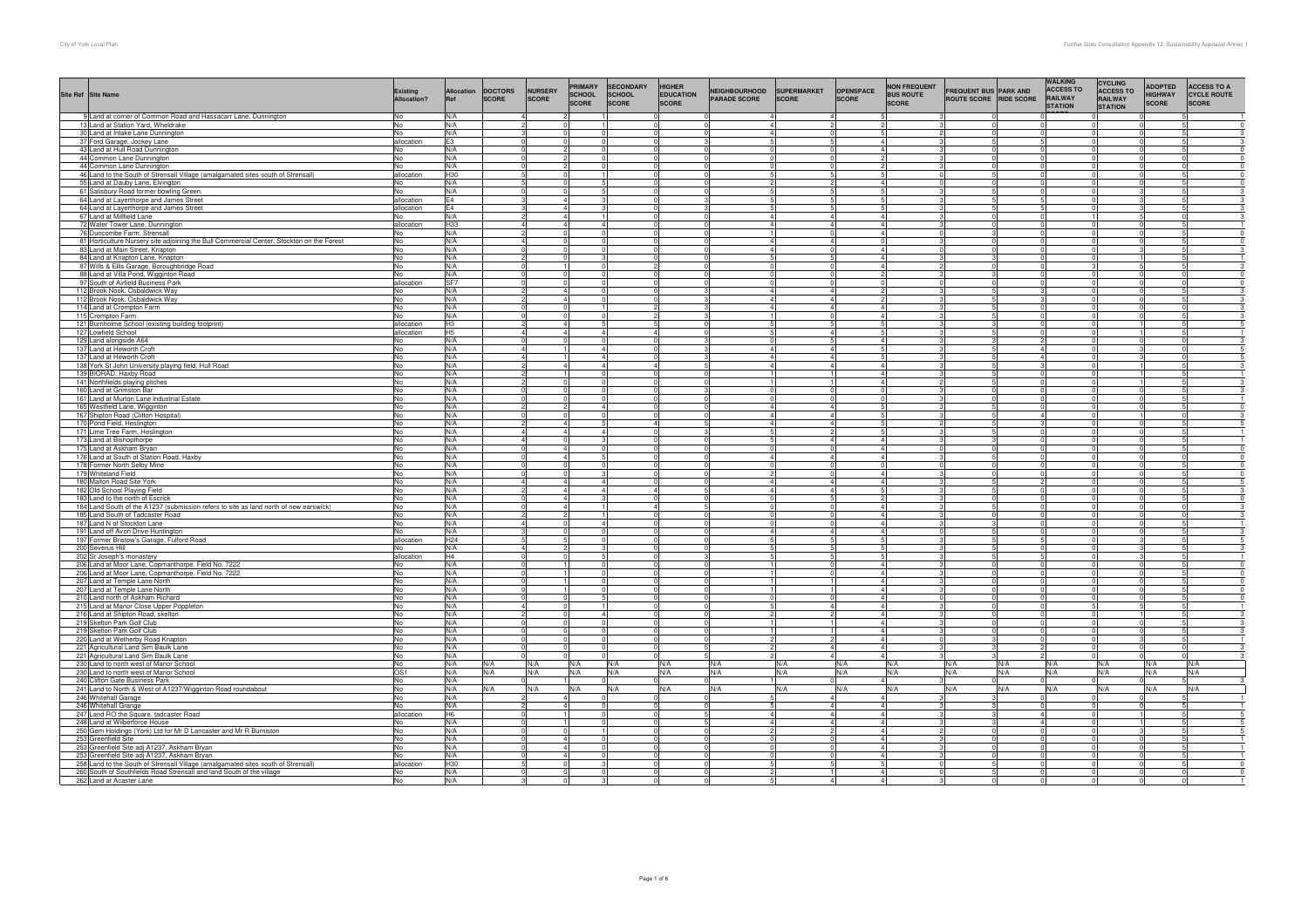| Site Ref Site Name                                                                        | <b>RESIDENTIAL:</b><br><b>SERVICE SCORE</b> | <b>RESIDENTIAL:</b><br><b>TRANSPORT</b><br><b>SCORE</b> | <b>RESIDENTIAL:</b><br><b>OVERALL SCORE</b> | <b>RESIDENTIAL:</b><br><b>PASS / FAIL</b><br>CRITERIA 1, 2.3 | <b>RESIDENTIAL:</b><br><b>PASS FAIL</b><br><b>CRITERIA 4</b> | <b>EMPLOYMENT</b><br><b>TRANSPORT</b><br><b>SCORE</b> | <b>EMPLOYMENT</b><br>OVERALL<br><b>SCORE</b> | <b>EMPLOYMENT: PASS</b><br><b>FAIL CRITERIA 4</b> | <b>Submitted For:</b>                              | Other relevant appendix                                 |
|-------------------------------------------------------------------------------------------|---------------------------------------------|---------------------------------------------------------|---------------------------------------------|--------------------------------------------------------------|--------------------------------------------------------------|-------------------------------------------------------|----------------------------------------------|---------------------------------------------------|----------------------------------------------------|---------------------------------------------------------|
| 9 Land at corner of Common Road and Hassacarr Lane, Dunnington                            |                                             |                                                         |                                             | 29 Pass                                                      | Pass                                                         |                                                       |                                              | 11 Pass                                           | lousina                                            | <b>Housing Analysis</b>                                 |
| 13 Land at Station Yard, Wheldrake                                                        | 11                                          | $\mathbf{R}$                                            | 10                                          | 19 Pass                                                      | Fail                                                         | $\mathbf{R}$<br>10                                    |                                              | 8 Fail                                            | lousing                                            | <b>Housing Analysis</b>                                 |
| 30 Land at Intake Lane Dunnington                                                         | 12                                          |                                                         |                                             | 22 Pass                                                      | Pass                                                         |                                                       |                                              | 10 Pass                                           | lousing                                            | <b>Housing Analysis</b>                                 |
| 37 Ford Garage, Jockey Lane<br>43 Land at Hull Road Dunnington                            | 17<br>$6\overline{6}$                       | 21                                                      |                                             | 38 Pass<br>14 Pass                                           | Pass<br>Fail                                                 | 21                                                    |                                              | 21 Pass<br>10 Fail                                | Retail<br><i>imployment</i>                        | Changes to Allocated Site<br><b>Employment Analysis</b> |
|                                                                                           | $\overline{4}$                              |                                                         | 3                                           | 7 Pass                                                       | Fail                                                         | $\mathbf{3}$                                          |                                              | 5 Fail                                            |                                                    |                                                         |
| 44 Common Lane Dunnington<br>44 Common Lane Dunnington                                    | $\overline{4}$                              |                                                         | 3                                           | 7 Pass                                                       | Fail                                                         | 3                                                     |                                              | 5 Fail                                            | <i><u><b>Imployment</b></u></i><br>lousing         | <b>Employment Analysis</b><br><b>Housing Analysis</b>   |
| 46 Land to the South of Strensall Village (amalgamated sites south of Strensall)          | 21                                          | 10                                                      |                                             | 31 Pass                                                      | Pass                                                         | 10                                                    |                                              | 10 Pass                                           | Housing                                            | Changes to Allocated Site                               |
| 55 Land at Dauby Lane, Elvington                                                          | 18                                          |                                                         |                                             | 23 Pass                                                      | Pass                                                         |                                                       |                                              | 5 Fail                                            | lousing                                            | Changes to Allocated Site                               |
| 61 Salisbury Road former bowling Green.                                                   | 20                                          | 19                                                      |                                             | 39 Pass                                                      | Pass                                                         | 19                                                    |                                              | 19 Pass                                           | Employment/Retail                                  | <b>Employment Analysis</b>                              |
| 64 Land at Layerthorpe and James Street                                                   | 28                                          | 24                                                      |                                             | 52 Pass                                                      | Pass                                                         | 24                                                    |                                              | 28 Pass                                           | mployment/Retail                                   | Changes to Allocated Site                               |
| 64 Land at Layerthorpe and James Street                                                   | 28                                          | 24                                                      |                                             | 52 Pass                                                      | Pass                                                         | 24                                                    |                                              | 28 Pass                                           | lousing                                            | Changes to Allocated Site                               |
| 67 Land at Millfield Lane                                                                 | 19                                          | 11                                                      |                                             | 30 FAIL                                                      | N/A                                                          | 11                                                    |                                              | $15$ N/A                                          | lousing                                            | <b>Housing Analysis</b>                                 |
| 72 Water Tower Lane, Dunnington                                                           | 24                                          | $\overline{9}$                                          |                                             | 33 Pass                                                      | Pass                                                         | 9                                                     |                                              | 13 Pass                                           | Housing                                            | <b>Changes to Allocated Site</b>                        |
| 76 Duncombe Farm, Strensall                                                               |                                             |                                                         | 8                                           | 15 Pass                                                      | Fail                                                         | 8                                                     |                                              | 8 Fail                                            | lousing                                            | <b>Housing Analysis</b>                                 |
| 81 Horticulture Nursery site adjoining the Bull Commercial Center, Stockton on the Forest | 12                                          | $\mathbf{R}$                                            |                                             | 20 FAIL                                                      | N/A                                                          | $\mathbf{R}$                                          |                                              | $R$ N/A                                           | Employment                                         | <b>Employment Analysis</b>                              |
| 83 Land at Main Street, Knapton                                                           |                                             | 11                                                      |                                             | 19 Pass                                                      | Fail                                                         | 11                                                    |                                              | 11 Pass                                           | lousing                                            | <b>Housing Analysis</b>                                 |
| 84 Land at Knapton Lane, Knapton                                                          | 19                                          | 13                                                      |                                             | 32 FAIL                                                      | N/A                                                          | 13                                                    |                                              | 13 N/A                                            | lousing                                            | <b>Housing Analysis</b>                                 |
| 87 Wills & Ellis Garage, Boroughbridge Road                                               |                                             | 15                                                      |                                             | 22 Pass                                                      | Pass                                                         | 15                                                    |                                              | 16 Pass                                           | <b>Retail</b>                                      | <b>Employment Analysis</b>                              |
| 88 Land at Villa Pond, Wigginton Road                                                     |                                             | 6                                                       |                                             | 8 FAIL                                                       | N/A                                                          | 6                                                     |                                              | 6 N/A                                             | lousing                                            | <b>Housing Analysis</b>                                 |
| 97 South of Airfield Business Park                                                        |                                             |                                                         |                                             | 0 FAIL                                                       | Fail                                                         | $\mathbf{0}$                                          |                                              | 0 Pass (stage 2)                                  | <i>mployment</i>                                   | <b>Employment Analysis</b>                              |
| 112 Brook Nook, Osbaldwick Way                                                            | 19                                          | 19                                                      |                                             | 38 FAIL                                                      | N/A                                                          | 19                                                    |                                              | 23 N/A                                            | mployment                                          | <b>Employment Analysis</b>                              |
| 112 Brook Nook, Osbaldwick Way                                                            | 19                                          |                                                         | 19                                          | 38 FAIL                                                      | N/A                                                          | 19                                                    |                                              | 23 N/A                                            | lousing                                            | <b>Housing Analysis</b>                                 |
| 114 Land at Crompton Farm                                                                 | 18                                          | 11                                                      |                                             | 29 FAIL                                                      | N/A                                                          | 11                                                    |                                              | $11$ N/A                                          | Housing                                            | <b>Housing Analysis</b>                                 |
| 115 Crompton Farm                                                                         | 10                                          | 16                                                      |                                             | 26 FAIL                                                      | N/A                                                          | 16                                                    |                                              | $16$ N/A                                          | lousing                                            | <b>Housing Analysis</b>                                 |
| 121 Burnholme School (existing building footprint)                                        | 31                                          | 17                                                      |                                             | 48 Pass                                                      | Pass                                                         | 17                                                    |                                              | 21 Pass                                           | lousing                                            | Changes to Allocated Site                               |
| 127 Lowfield School                                                                       | 30                                          |                                                         | 15                                          | 45 Pass                                                      | Pass                                                         | 15                                                    |                                              | 19 Pass                                           | Housing                                            | Changes to Allocated Site                               |
| 129 Land alongside A64                                                                    | 12                                          | 11                                                      |                                             | 23 FAIL                                                      | N/A                                                          | 11                                                    |                                              | $11$ N/A                                          | penspace                                           | Openspace                                               |
| 137 Land at Heworth Croft                                                                 | 25<br>25                                    | 20                                                      |                                             | 45 Pass                                                      | Pass                                                         | 20                                                    |                                              | 21 Pass                                           | lousing                                            | <b>Housing Analysis</b>                                 |
| 137 Land at Heworth Croft                                                                 |                                             | 20                                                      |                                             | 45 FAIL                                                      | N/A                                                          | 20                                                    |                                              | $21$ N/A                                          | Housing (Student Accomodation) Housing Analysis    |                                                         |
| 138 York St John University playing field, Hull Road                                      | 31                                          | 20                                                      |                                             | 51 Pass                                                      | Pass                                                         | 20                                                    |                                              | 24 Pass                                           | lousing                                            | <b>Housing Analysis</b>                                 |
| 139 BIORAD, Haxby Road                                                                    |                                             | 15<br>16                                                |                                             | 24 Pass<br>24 Pass                                           | Pass<br>Pass                                                 | 15<br>16                                              |                                              | 16 Pass<br>16 Pass                                | lousing<br>Openspace                               | <b>Housing Analysis</b><br>Openspace                    |
| 141 Northfields playing pitches<br>160 Land at Grimston Bar                               |                                             |                                                         | 11                                          | 14 Pass                                                      | Fail                                                         | 11                                                    |                                              | 11 Pass                                           |                                                    | <b>Employment Analysis</b>                              |
| 161 Land at Murton Lane Industrial Estate                                                 | $\Omega$                                    |                                                         | -9                                          | 9 Pass                                                       | Fail                                                         | 9                                                     |                                              | 9 Pass                                            | imployment                                         | <b>Employment Analysis</b>                              |
| 165 Westfield Lane, Wigginton                                                             | 21                                          | 13                                                      |                                             | 34 FAIL                                                      | N/A                                                          | 13                                                    |                                              | 15 N/A                                            | :mployment<br>lousinc                              | <b>Housing Analysis</b>                                 |
| 167 Shipton Road (Clifton Hospita                                                         | 13                                          | 16                                                      |                                             | 29 FAIL                                                      | N/A                                                          | 16                                                    |                                              | $16$ N/A                                          | lousing                                            | <b>Housing Analysis</b>                                 |
| 170 Pond Field, Heslington                                                                | 33                                          | 20                                                      |                                             | 53 Pass                                                      | Pass                                                         | 20                                                    |                                              | 24 Pass                                           | lousing                                            | <b>Housing Analysis</b>                                 |
| 171 Lime Tree Farm, Heslington                                                            | 27                                          | 14                                                      |                                             | 41 Pass                                                      | Pass                                                         | 14                                                    |                                              | 18 Pass                                           | lousing                                            | <b>Housing Analysis</b>                                 |
| 173 Land at Bishopthorpe                                                                  | 20                                          | 12                                                      |                                             | 32 FAIL                                                      | N/A                                                          | 12                                                    |                                              | 12 N/A                                            | lousing                                            | <b>Housing Analysis</b>                                 |
| 175 Land at Askham Bryan                                                                  | $\mathbf{R}$                                |                                                         |                                             | 13 FAIL                                                      | N/A                                                          | $5\overline{5}$                                       |                                              | 9 N/A                                             | lousing                                            | <b>Housing Analysis</b>                                 |
| 176 Land at South of Station Road, Haxby                                                  | 21                                          |                                                         |                                             | 29 FAIL                                                      | N/A                                                          |                                                       |                                              | 12 N/A                                            | lousing                                            | <b>Housing Analysis</b>                                 |
| 178 Former North Selby Mine                                                               | $\mathbf 0$                                 |                                                         | $\sqrt{2}$                                  | 5 Pass                                                       | Fail                                                         | $\sqrt{2}$                                            |                                              | 5 Fail                                            | Renewable Energy                                   | Renewable Energy                                        |
| 179 Whiteland Field                                                                       |                                             |                                                         |                                             | 17 Pass                                                      | Fail                                                         |                                                       |                                              | 8 Fail                                            | lousing                                            | <b>Housing Analysis</b>                                 |
| 180 Malton Road Site York                                                                 | 24                                          | 20                                                      |                                             | 44 Pass                                                      | Pass                                                         | 20                                                    |                                              | 24 Pass                                           | lousing                                            | <b>Housing Analysis</b>                                 |
| 182 Old School Playing Field                                                              | 32                                          |                                                         | 16                                          | 48 FAIL                                                      | N/A                                                          | 16                                                    |                                              | 20 N/A                                            | lousing                                            | <b>Housing Analysis</b>                                 |
| 183 Land to the north of Escrick                                                          | 14                                          |                                                         | 8                                           | 22 Pass                                                      | Pass                                                         | 8                                                     |                                              | 8 Fail                                            | Housing                                            | <b>Housing Analysis</b>                                 |
| 184 Land South of the A1237 (submission refers to site as land north of new earswick)     | 18                                          | 11                                                      |                                             | 29 FAIL<br>15 FAIL                                           | N/A                                                          | 11                                                    |                                              | 15 N/A                                            | lousing                                            | <b>Housing Analysis</b>                                 |
| 185 Land South of Tadcaster Road                                                          |                                             | - 6                                                     |                                             |                                                              | N/A                                                          | 6                                                     |                                              | 8 N/A                                             | lousing                                            | <b>Housing Analysis</b>                                 |
| 187 Land N of Stockton Lane                                                               | 12                                          | 12                                                      |                                             | 24 Pass                                                      | Pass                                                         | 12                                                    |                                              | 12 Pass                                           | Housina                                            | <b>Housing Analysis</b>                                 |
| 191 Land off Avon Drive Huntington                                                        | 15                                          | 13                                                      |                                             | 28 Pass                                                      | Pass                                                         | 13                                                    |                                              | 13 Pass                                           | Housing                                            | <b>Housing Analysis</b>                                 |
| 197 Former Bristow's Garage, Fulford Road                                                 | 25                                          | 26                                                      |                                             | 51 Pass                                                      | Pass                                                         | $\frac{26}{19}$                                       |                                              | 31 Pass                                           | Retail (Petrol Station)                            | Changes to Allocated Site                               |
| 200 Severus Hill                                                                          | 24                                          | 19                                                      |                                             | 43 Pass                                                      | Pass                                                         |                                                       |                                              | 21 Pass                                           | lousing                                            | <b>Housing Analysis</b>                                 |
| 202 St Joseph's monastery                                                                 | 23                                          | 22                                                      |                                             | 45 Pass                                                      | Pass                                                         | 22                                                    |                                              | 22 Pass                                           | Housing                                            | Changes to Allocated Site                               |
| 206 Land at Moor Lane, Copmanthorpe. Field No. 7222                                       | 6                                           | -8                                                      |                                             | 14 Pass                                                      | Fail                                                         | 8                                                     |                                              | 9 Fail                                            | Housing                                            | <b>Housing Analysis</b>                                 |
| 206 Land at Moor Lane, Copmanthorpe. Field No. 7222                                       |                                             |                                                         | $\mathbf{R}$                                | 14 Pass<br>15 FAIL                                           | Fail                                                         |                                                       |                                              | 9 Fail<br>$9$ N/A                                 | Openspace                                          | Openspace                                               |
| 207 Land at Temple Lane North                                                             |                                             |                                                         | 8                                           |                                                              | N/A<br>N/A                                                   | $\mathbf{g}$<br>8                                     |                                              | $9$ N/A                                           | Housing                                            | <b>Housing Analysis</b>                                 |
| 207 Land at Temple Lane North                                                             | $\mathbf{q}$                                |                                                         | 5                                           | 15 FAIL<br>14 FAIL                                           | N/A                                                          |                                                       |                                              | 5 N/A                                             | Housing                                            | <b>Housing Analysis</b>                                 |
| 210 Land north of Askham Richard                                                          |                                             |                                                         |                                             |                                                              |                                                              | 5<br>14                                               |                                              |                                                   | Housing                                            | <b>Housing Analysis</b>                                 |
| 215 Land at Manor Close Upper Poppleton<br>216 Land at Shipton Road, skelton              | 18<br>14                                    | 14<br>12                                                |                                             | 32 FAIL<br>26 Pass                                           | N/A<br>Pass                                                  | 12                                                    |                                              | 14 N/A<br>12 Pass                                 | lousing                                            | <b>Housing Analysis</b>                                 |
| 219 Skelton Park Golf Club                                                                | 6                                           | 11                                                      |                                             | 17 FAIL                                                      | N/A                                                          | 11                                                    |                                              | $11$ N/A                                          | Housing<br>Employment                              | <b>Housing Analysis</b><br><b>Employment Analysis</b>   |
| 219 Skelton Park Golf Club                                                                |                                             | 11                                                      |                                             | 17 FAIL                                                      | N/A                                                          | 11                                                    |                                              | 11 N/A                                            | lousing                                            | <b>Housing Analysis</b>                                 |
| 220 Land at Wetherby Road Knapton                                                         |                                             | 12                                                      |                                             | 20 Pass                                                      | Fail                                                         | 12                                                    |                                              | 12 Pass                                           | lousing                                            | <b>Housing Analysis</b>                                 |
| 221 Agricultural Land Sim Baulk Lane                                                      | 15                                          |                                                         | 11                                          | 26 FAIL                                                      | N/A                                                          | 11                                                    |                                              | $11$ N/A                                          | mployment/Leisure                                  | <b>Employment Analysis</b>                              |
| 221 Agricultural Land Sim Baulk Lane                                                      | 15                                          | 11                                                      |                                             | 26 FAIL                                                      | N/A                                                          | 11                                                    |                                              | $11$ N/A                                          | Student Accomodation linked to Housing Analysis    |                                                         |
| 230 Land to north west of Manor School                                                    | Not scored                                  | Not scored                                              | Not scored                                  | Not scored                                                   | Not scored                                                   | <b>Vot scored</b>                                     | Not scored                                   | Not scored                                        | ducation                                           | <b>Education Analysis</b>                               |
| 230 Land to north west of Manor School                                                    | <b>Vot scored</b>                           | Not scored                                              | Not scored                                  | Not scored                                                   | Not scored                                                   | Not scored                                            | Not scored                                   | Not scored                                        | Openspace                                          | Openspace                                               |
| 240 Clifton Gate Business Park                                                            |                                             | 11                                                      |                                             | 17 FAIL                                                      | N/A                                                          |                                                       |                                              | 12 N/A                                            | Employment (Major Developed Si Employment Analysis |                                                         |
| 241 Land to North & West of A1237/Wigginton Road roundabout                               | Not scored                                  | Not scored                                              | Not scored                                  | Not scored                                                   | Not scored                                                   | Not scored                                            | Not scored                                   | Not scored                                        | Car Park                                           | <b>Transport Analysis</b>                               |
| 246 Whitehall Garage                                                                      | 19                                          | 12                                                      |                                             | 31 FAIL                                                      | N/A                                                          |                                                       |                                              | 16 N/A                                            | mployment                                          | <b>Employment Analysis</b>                              |
| 246 Whitehall Grange                                                                      | 19                                          | 12                                                      |                                             | 31 FAIL                                                      | N/A                                                          | 12                                                    |                                              | 16 N/A                                            | mployment                                          | <b>Employment Analysis</b>                              |
| 247 Land RO the Square, tadcaster Road                                                    | 18                                          | 21                                                      |                                             | 39 Pass                                                      | Pass                                                         | 21                                                    |                                              | 24 Pass                                           | lousing                                            | Changes to Allocated Site                               |
| 248 Land at Wilberforce House                                                             | 18                                          | 21                                                      |                                             | 39 Pass                                                      | Pass                                                         | 21                                                    |                                              | 22 Pass                                           | lousing                                            | <b>Housing Analysis</b>                                 |
| 250 Gem Holdings (York) Ltd for Mr D Lancaster and Mr R Burniston                         |                                             | 15                                                      |                                             | 24 Pass                                                      | Pass                                                         | 15                                                    |                                              | 15 Pass                                           | lousing                                            | <b>Housing Analysis</b>                                 |
| 253 Greenfield Site                                                                       |                                             |                                                         |                                             | 17 Pass                                                      | Fail                                                         | $\mathbf{q}$                                          |                                              | 13 Pass                                           | <i>mployment</i>                                   | <b>Employment Analysis</b>                              |
| 253 Greenfield Site adj A1237, Askham Bryan                                               |                                             |                                                         | $\mathbf{q}$                                | 17 Pass                                                      | Fail                                                         | $\mathbf{g}$                                          |                                              | 13 Pass                                           | Sypsy & Travellers                                 | G & T                                                   |
| 253 Greenfield Site adj A1237, Askham Bryan                                               |                                             |                                                         |                                             | 17 Pass                                                      | Fail                                                         | 9                                                     |                                              | 13 Pass                                           | lenewable Energy                                   | Renewable Energy                                        |
| 258 Land to the South of Strensall Village (amalgamated sites south of Strensall)         | 23                                          | 10                                                      |                                             | 33 FAIL                                                      | N/A                                                          | 10                                                    |                                              | 10 N/A                                            | lousinc                                            | Changes to Allocated Site                               |
| 260 South of Southfields Road Strensall and land South of the village                     |                                             |                                                         |                                             | 12 Pass                                                      | Fail                                                         | $\sqrt{2}$                                            |                                              | 5 Fail                                            | Car Park                                           | <b>Transport Analysis</b>                               |
| 262 Land at Acaster Lane                                                                  | 19                                          |                                                         | $\Delta$                                    | 23 FAIL                                                      | N/A                                                          | $\Delta$                                              |                                              | 4 N/A                                             | Housina                                            | <b>Housing Analysis</b>                                 |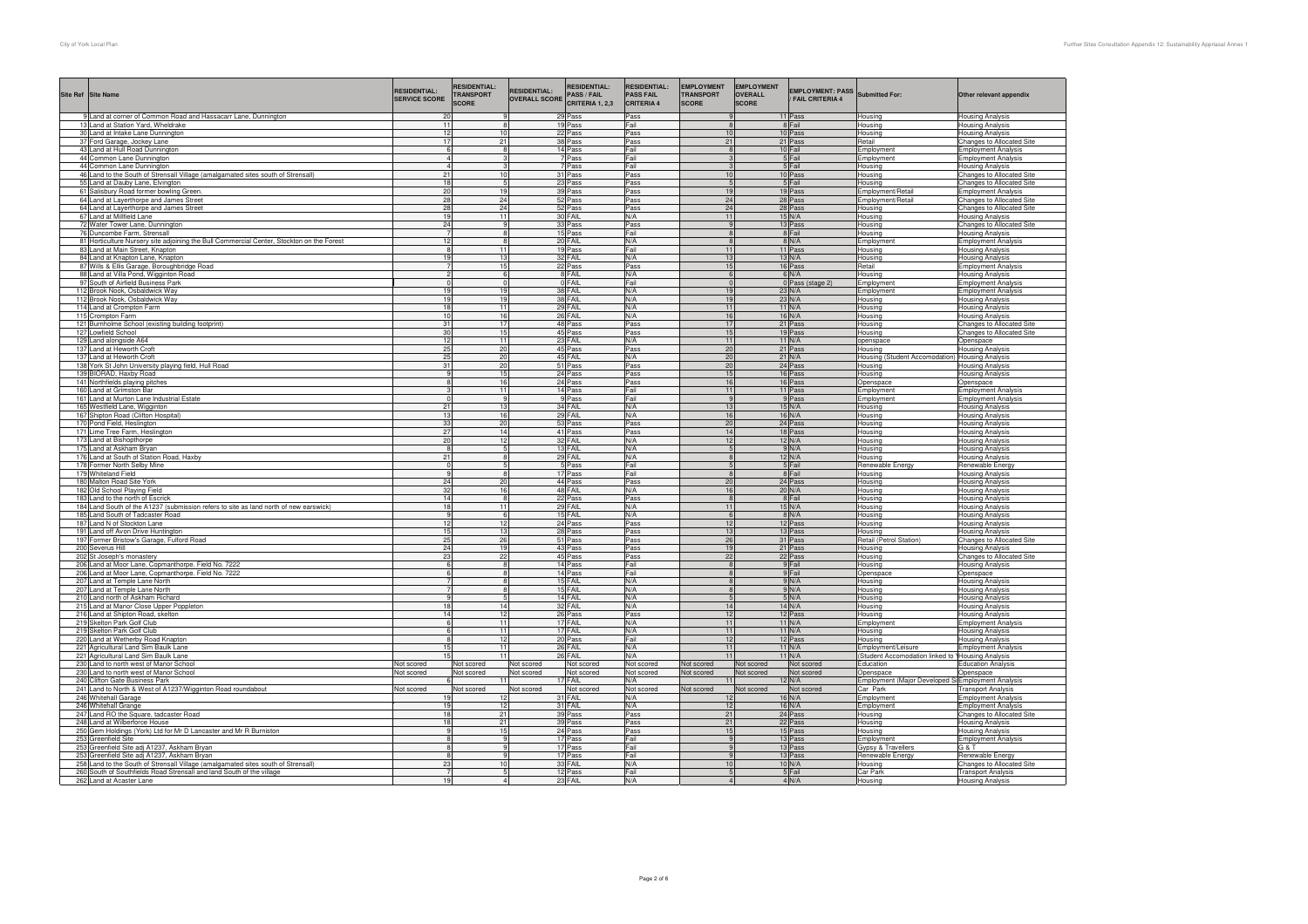|     | Site Ref Site Name                                                                                 | <b>Existing</b><br>Allocation? | <b>Allocation</b><br>Ref           | <b>DOCTORS</b><br><b>SCORE</b> | <b>NURSERY</b><br>SCORE | PRIMARY<br>SCHOOL<br>SCORE | <b>SECONDARY</b><br><b>SCHOOL</b><br><b>SCORE</b> | <b>HIGHER</b><br><b>EDUCATION</b><br><b>SCORE</b> | NEIGHBOURHOOD<br><b>PARADE SCORE</b> | SUPERMARKET<br>SCORE | <b>OPENSPACE</b><br>SCORE        | <b>NON FREQUENT</b><br><b>BUS ROUTE</b><br><b>SCORE</b> | <b>FREQUENT BUS PARK AND<br/>ROUTE SCORE RIDE SCORE</b> |          | <b>WALKING</b><br><b>ACCESS TO</b><br><b>RAILWAY</b><br><b>STATION</b> | <b>CYCLING</b><br><b>ACCESS TO</b><br><b>RAILWAY</b><br><b>STATION</b> | <b>ADOPTED</b><br><b>HIGHWAY</b><br><b>SCORE</b> | <b>ACCESS TO A</b><br><b>CYCLE ROUTE</b><br><b>SCORE</b> |
|-----|----------------------------------------------------------------------------------------------------|--------------------------------|------------------------------------|--------------------------------|-------------------------|----------------------------|---------------------------------------------------|---------------------------------------------------|--------------------------------------|----------------------|----------------------------------|---------------------------------------------------------|---------------------------------------------------------|----------|------------------------------------------------------------------------|------------------------------------------------------------------------|--------------------------------------------------|----------------------------------------------------------|
|     | 263 Land Rear of Hopgrove PH                                                                       | No                             | N/A                                |                                |                         |                            |                                                   |                                                   |                                      | $\Lambda$            | 4                                |                                                         |                                                         |          |                                                                        |                                                                        |                                                  |                                                          |
|     | 294 Amalgamated sites north of Bishopthorpe<br>297 Land to the rear of Main Street, Elvington      | No<br>No                       | N/A<br>N/A                         |                                |                         |                            |                                                   |                                                   |                                      | $\Lambda$            |                                  |                                                         |                                                         |          |                                                                        |                                                                        |                                                  |                                                          |
|     | 298 Amalgamated sites at Connaught Court Care Home                                                 | No                             | N/A                                |                                |                         |                            |                                                   |                                                   |                                      |                      |                                  |                                                         |                                                         |          |                                                                        |                                                                        |                                                  |                                                          |
|     | 304 Amalgamated sites north of Murton Way                                                          | No                             | N/A                                |                                |                         |                            |                                                   |                                                   |                                      |                      |                                  |                                                         |                                                         |          |                                                                        |                                                                        |                                                  |                                                          |
|     | 304 Amalgamated sites north of Murton Way                                                          | <b>No</b>                      | N/A                                |                                | $\overline{A}$          |                            | nl                                                |                                                   |                                      |                      |                                  |                                                         |                                                         |          |                                                                        |                                                                        |                                                  |                                                          |
|     | 311 Amalgamated sites south of Heslington<br>472 Former Gas Works, 24 Heworth Green                | No<br>allocation               | N/A<br>H <sub>1</sub>              |                                |                         |                            |                                                   |                                                   |                                      |                      | 5                                |                                                         |                                                         |          |                                                                        |                                                                        |                                                  |                                                          |
|     | 607 Elvington Air Field                                                                            | No                             | N/A                                |                                |                         |                            |                                                   |                                                   |                                      |                      |                                  |                                                         |                                                         |          |                                                                        |                                                                        |                                                  |                                                          |
|     | 621 Rear of Bluecoat                                                                               | No                             | N/A                                |                                |                         |                            |                                                   |                                                   |                                      |                      |                                  |                                                         |                                                         |          |                                                                        |                                                                        |                                                  |                                                          |
|     | 627 Land at Frederick House, Fulford Road                                                          | allocation                     | H11                                |                                |                         |                            |                                                   |                                                   |                                      |                      |                                  |                                                         |                                                         |          |                                                                        |                                                                        |                                                  |                                                          |
|     | 639 Annamine Nursery, Jockey Lane, York                                                            | allocation                     | E11                                |                                |                         |                            |                                                   |                                                   |                                      |                      | $\overline{4}$                   |                                                         |                                                         |          |                                                                        |                                                                        |                                                  |                                                          |
|     | 651 Heworth Green North (remaining land) -<br>654 Land at Mill Mount                               | allocation<br>allocation       | H <sub>25</sub><br>H <sub>19</sub> |                                |                         |                            |                                                   |                                                   |                                      |                      | $\Delta$                         |                                                         |                                                         |          |                                                                        |                                                                        |                                                  |                                                          |
|     | 654 Land at Mill Mount                                                                             | allocation                     | H <sub>19</sub>                    |                                |                         |                            |                                                   |                                                   |                                      |                      | $\overline{4}$                   |                                                         |                                                         |          |                                                                        |                                                                        |                                                  |                                                          |
|     | 676 Rufforth Airfield south of Southfield Close                                                    | No                             | N/A                                |                                |                         |                            |                                                   |                                                   |                                      |                      |                                  |                                                         |                                                         |          |                                                                        |                                                                        |                                                  |                                                          |
|     | 696 Amalgamated sites of Tadcaster Road                                                            | allocation                     | H <sub>2</sub>                     |                                |                         |                            |                                                   |                                                   | $\Delta$                             |                      | 4I                               |                                                         |                                                         |          |                                                                        |                                                                        |                                                  |                                                          |
|     | 719 Terry's carpark and land to south<br>719 Terry's carpark and land to south                     | No<br>No                       | N/A<br>N/A                         | N/A                            | N/A                     | N/A                        | N/A                                               | N/A                                               | N/A                                  | N/A                  | N/A                              | N/A                                                     | N/A                                                     | N/A      | N/A                                                                    | N/A                                                                    | N/A                                              | N/A                                                      |
|     | 720 Land to the East of Terrys                                                                     | No                             | N/A                                | N/A                            | N/A                     | N/A                        | N/A                                               | N/A                                               | N/A                                  | N/A                  | N/A                              | N/A                                                     | N/A                                                     | N/A      | N/A                                                                    | N/A                                                                    | N/A                                              | N/A                                                      |
|     | 720 Land to the East of Terry's                                                                    | No                             | N/A                                |                                |                         |                            |                                                   |                                                   |                                      |                      |                                  |                                                         |                                                         |          |                                                                        |                                                                        |                                                  |                                                          |
|     | 733 The Old Vinery, Cinder Lane, Upper Poppleton                                                   | No                             | N/A                                |                                | $\Delta$                |                            |                                                   |                                                   |                                      |                      | 4                                |                                                         |                                                         |          |                                                                        |                                                                        |                                                  |                                                          |
|     | 734 Hawthorn Farm, Wetherby Road, Rufforth                                                         | No                             | N/A                                |                                |                         |                            |                                                   |                                                   |                                      | $\Delta$             | 4                                |                                                         |                                                         |          |                                                                        |                                                                        |                                                  |                                                          |
|     | 736 Land to RO of Hilbra Ave, Haxby<br>737 Stock Hill Field, West of Church Balk, Dunnington       | No<br>No                       | N/A<br>N/A                         |                                | 41                      |                            |                                                   |                                                   |                                      |                      | $\overline{4}$<br>$\overline{4}$ |                                                         |                                                         |          |                                                                        |                                                                        |                                                  |                                                          |
|     | 738 Land on South side of Intake Lane, Dunnington                                                  | No                             | N/A                                |                                |                         |                            |                                                   |                                                   |                                      | Δ                    |                                  |                                                         |                                                         |          |                                                                        |                                                                        |                                                  |                                                          |
|     | 739 The Old Rectory, Moor Lane, Haxby                                                              | No                             | N/A                                |                                | 4                       |                            |                                                   |                                                   | $\overline{A}$                       | $\Delta$             |                                  |                                                         |                                                         |          |                                                                        |                                                                        |                                                  |                                                          |
|     | 740 South of Yorkfield Lane at the end of Learmans Way, Copmanthorpe                               | No                             | N/A                                |                                |                         |                            |                                                   |                                                   |                                      |                      | $\overline{4}$                   |                                                         |                                                         |          |                                                                        |                                                                        |                                                  |                                                          |
|     | 741 Moor Villa Farm Paddock, Hessay                                                                | No                             | N/A<br>N/A                         |                                |                         |                            |                                                   |                                                   |                                      |                      | 4                                |                                                         |                                                         |          |                                                                        |                                                                        |                                                  |                                                          |
|     | 742 Poppleton Garden Centre, Northfield Road<br>742 Poppleton Garden Centre, Northfield Road       | <b>No</b><br>No                | N/A                                |                                |                         |                            |                                                   |                                                   |                                      |                      | 4                                |                                                         |                                                         |          |                                                                        |                                                                        |                                                  |                                                          |
|     | 743 Land south of Appleton Way, Bishopthorpe                                                       | No                             | N/A                                |                                |                         |                            |                                                   |                                                   |                                      |                      |                                  |                                                         |                                                         |          |                                                                        |                                                                        |                                                  |                                                          |
|     | 743 Land SE of Moor Lane, Bishopthorpe                                                             | No                             | N/A                                |                                |                         |                            |                                                   |                                                   | 4                                    |                      | $\overline{4}$                   |                                                         |                                                         |          |                                                                        |                                                                        |                                                  |                                                          |
|     | 744 Bull Balks, Dunnington                                                                         | <b>No</b>                      | N/A                                |                                |                         |                            |                                                   |                                                   |                                      | $\Delta$             | $\overline{a}$                   |                                                         | $\sqrt{2}$                                              |          |                                                                        |                                                                        |                                                  |                                                          |
|     | 744 Bull Balks, Dunnington<br>744 Bull Balks, Dunnington                                           | No<br>No                       | N/A<br>N/A                         |                                | $\overline{4}$<br>4     |                            | $\Omega$                                          |                                                   | $\overline{4}$                       | $\overline{4}$       | $\overline{a}$<br>$\overline{4}$ |                                                         |                                                         |          |                                                                        |                                                                        |                                                  |                                                          |
|     | 745 Intake Lane, Acaster Malbis                                                                    | <b>No</b>                      | N/A                                |                                |                         |                            |                                                   |                                                   |                                      |                      |                                  |                                                         |                                                         |          |                                                                        |                                                                        |                                                  |                                                          |
|     | 746 Temple Garth Hughes land Copmanthorpe                                                          | No                             | N/A                                |                                |                         |                            |                                                   |                                                   |                                      |                      | 4                                |                                                         |                                                         |          |                                                                        |                                                                        |                                                  |                                                          |
|     | 747 Elm Tree Farm Elvington                                                                        | No                             | N/A                                |                                | $\overline{0}$          |                            | $\Omega$                                          |                                                   |                                      |                      | $\overline{a}$                   |                                                         | 0                                                       |          |                                                                        |                                                                        |                                                  |                                                          |
|     | 748 Adjacent Stamford Bridge Road Dunnington                                                       | No                             | N/A                                |                                |                         |                            |                                                   |                                                   |                                      |                      | $\Delta$                         |                                                         |                                                         |          |                                                                        |                                                                        |                                                  |                                                          |
|     | 749 North of Riverside Gardens<br>750 Hermitage Farmland, Malton Road                              | No<br><b>No</b>                | N/A<br>N/A                         |                                |                         |                            |                                                   |                                                   |                                      |                      | $\overline{4}$                   |                                                         |                                                         |          |                                                                        |                                                                        |                                                  |                                                          |
|     | 751 Off Fordlands Road Fulford                                                                     | No                             | N/A                                |                                | nl                      |                            | $\Omega$                                          |                                                   | $\Omega$                             | n                    | $\mathcal{P}$                    |                                                         | з                                                       |          |                                                                        |                                                                        |                                                  |                                                          |
|     | 752 Wheldrake East Field                                                                           | No                             | N/A                                |                                |                         |                            |                                                   |                                                   | $\overline{4}$                       | $\Delta$             | 4                                |                                                         | $\mathbf 0$                                             |          |                                                                        |                                                                        |                                                  |                                                          |
|     | 753 Behind Manor Farm Rufforth                                                                     | No                             | N/A                                |                                |                         |                            |                                                   |                                                   |                                      |                      |                                  |                                                         |                                                         |          |                                                                        |                                                                        |                                                  |                                                          |
|     | 754 Land to the West of Strensall Rd Earswick                                                      | No                             | N/A                                |                                |                         |                            |                                                   |                                                   |                                      |                      | $\overline{4}$<br>$\overline{4}$ |                                                         |                                                         |          |                                                                        |                                                                        |                                                  | $\Omega$                                                 |
|     | 755 Land to the East of Strensall Rd Earswick<br>756 Former Burt Keech Bowling Club Sycamore Place | No<br>No                       | N/A<br>N/A                         | N/A                            | N/A                     | N/A                        | $\Omega$<br>N/A                                   | N/A                                               | $\Omega$<br>N/A                      | N/A                  | N/A                              | N/A                                                     | 5<br>N/A                                                | 0<br>N/A | N/A                                                                    | N/A                                                                    | N/A                                              | N/A                                                      |
|     | 757 Haxby Hall EPH                                                                                 | No                             | N/A                                |                                |                         |                            |                                                   |                                                   |                                      |                      |                                  |                                                         |                                                         |          |                                                                        |                                                                        |                                                  |                                                          |
|     | 758 Broad Highway Wheldrake                                                                        | No                             | N/A                                |                                |                         |                            |                                                   |                                                   |                                      |                      | 4                                |                                                         |                                                         |          |                                                                        |                                                                        |                                                  |                                                          |
|     | 759 Nirth of Vicarage Lane Naburn                                                                  | <b>No</b>                      | N/A                                |                                |                         |                            |                                                   |                                                   | э                                    |                      | $\overline{4}$                   |                                                         | $\Omega$                                                |          |                                                                        |                                                                        |                                                  |                                                          |
|     | 760 Rear of the Walled Garden Naburn                                                               | No<br>No                       | N/A<br>N/A                         |                                |                         |                            |                                                   |                                                   |                                      |                      | $\overline{4}$                   |                                                         |                                                         |          |                                                                        |                                                                        |                                                  |                                                          |
|     | 761 Temple Lane Copmanthorpe<br>762 Sycamore Barn and Fir Tree Farm                                | No                             | N/A                                |                                |                         |                            |                                                   |                                                   |                                      |                      |                                  |                                                         |                                                         |          |                                                                        |                                                                        |                                                  |                                                          |
|     | 763 Land West of Upper Poppleton                                                                   | No                             | N/A                                |                                | $\Omega$                |                            | ി                                                 |                                                   | 4                                    | Δ                    | 5                                |                                                         | $\Omega$                                                | n.       |                                                                        |                                                                        |                                                  |                                                          |
|     | 764 Land west of Millfield Lane Upper Poppleton                                                    | No                             | N/A                                |                                |                         |                            |                                                   |                                                   |                                      |                      | $\Delta$                         |                                                         |                                                         |          |                                                                        |                                                                        |                                                  |                                                          |
|     | 765 Placepot Corner, Sandy Lane, Stockton-on-the-Forest                                            | No                             | N/A                                |                                |                         |                            |                                                   |                                                   |                                      |                      | $\Omega$                         |                                                         |                                                         |          |                                                                        |                                                                        |                                                  |                                                          |
|     | 766 112 Strensall Road, Earswick<br>767 Land East of A19 (Selby Road) Fulford                      | No<br>No                       | N/A<br>N/A                         |                                |                         |                            |                                                   |                                                   |                                      |                      | $\Delta$                         |                                                         |                                                         |          |                                                                        |                                                                        |                                                  |                                                          |
|     | 768 Land to the West of Moor Lane, Copmanthorpe                                                    | No                             | N/A                                |                                |                         |                            |                                                   |                                                   |                                      |                      | $\overline{a}$                   |                                                         |                                                         |          |                                                                        |                                                                        |                                                  |                                                          |
| 769 | Oaktree Nursery, Upper Poppleton                                                                   | No                             | N/A                                |                                |                         |                            |                                                   |                                                   |                                      |                      |                                  |                                                         |                                                         |          |                                                                        |                                                                        |                                                  |                                                          |
|     | 770 Land at Deighton, York                                                                         | No                             | N/A                                |                                |                         |                            |                                                   |                                                   |                                      |                      |                                  |                                                         |                                                         |          |                                                                        |                                                                        |                                                  |                                                          |
|     | 771 South of Colton Lane, Copmanthorpe<br>772 Land at Wetherby/Knapton Moor                        | No<br>No                       | N/A<br>N/A                         |                                |                         |                            |                                                   |                                                   |                                      |                      | $\Omega$                         |                                                         |                                                         |          |                                                                        |                                                                        |                                                  |                                                          |
|     | 773 Land North of Skeltion Village                                                                 | No                             | N/A                                |                                |                         |                            |                                                   |                                                   |                                      |                      | 4 <sup>1</sup>                   |                                                         |                                                         |          |                                                                        |                                                                        |                                                  |                                                          |
|     | 774 North of Railway Line adj Millfield Lane                                                       | No                             | N/A                                |                                |                         |                            |                                                   |                                                   |                                      |                      |                                  |                                                         |                                                         |          |                                                                        |                                                                        |                                                  |                                                          |
|     | 775 Land at Boroughbridge Road /Millfield Lane Site 1                                              | No                             | N/A                                |                                |                         |                            |                                                   |                                                   |                                      |                      | $\overline{4}$                   |                                                         |                                                         |          |                                                                        |                                                                        |                                                  |                                                          |
|     | 776 Land located off Willow Grove                                                                  | No                             | N/A                                |                                |                         |                            |                                                   |                                                   |                                      |                      | $\Delta$                         |                                                         |                                                         |          |                                                                        |                                                                        |                                                  |                                                          |
| 777 | East of Earswick Village<br>778 Land West of Chapel Fields                                         | No<br>No                       | N/A<br>N/A                         |                                |                         |                            |                                                   |                                                   |                                      |                      | $\overline{4}$                   |                                                         |                                                         |          |                                                                        |                                                                        |                                                  |                                                          |
|     | 779 Land at Boroughbridge Road /Millfield Lane Site 2                                              | No                             | N/A                                |                                |                         |                            |                                                   |                                                   |                                      |                      | $\overline{4}$                   |                                                         |                                                         |          |                                                                        |                                                                        |                                                  |                                                          |
|     | 780 Site South of Knapton Open Space                                                               | No                             | N/A                                |                                | n                       |                            |                                                   |                                                   |                                      |                      | $\Delta$                         |                                                         |                                                         |          |                                                                        |                                                                        |                                                  |                                                          |
|     | 781 Land to the West of Strensall Road                                                             | No                             | N/A                                |                                |                         |                            |                                                   |                                                   |                                      |                      | 5                                |                                                         |                                                         |          |                                                                        |                                                                        |                                                  |                                                          |
|     | 781 Fossbank Farm                                                                                  | No<br>No                       | N/A<br>N/A                         |                                |                         |                            |                                                   |                                                   |                                      |                      |                                  |                                                         |                                                         |          |                                                                        |                                                                        |                                                  |                                                          |
|     | 782 Fossbank Farm<br>783 Land at Crompton Farm                                                     | No                             | N/A                                |                                |                         |                            |                                                   |                                                   |                                      |                      | Δ                                |                                                         |                                                         |          |                                                                        |                                                                        |                                                  |                                                          |
|     | 784 Crompton Farm                                                                                  | No                             | N/A                                |                                |                         |                            |                                                   |                                                   |                                      |                      | $\overline{4}$                   |                                                         |                                                         |          |                                                                        |                                                                        |                                                  |                                                          |
|     | 785 Land adj A64 (London Bridge) Site 1A                                                           | No                             | N/A                                |                                |                         |                            |                                                   |                                                   |                                      |                      |                                  |                                                         |                                                         |          |                                                                        |                                                                        |                                                  |                                                          |
|     | 786 land adi A64 (London Bridge) Site 1B                                                           | <b>No</b>                      | N/A                                |                                |                         |                            |                                                   |                                                   |                                      |                      | 4                                |                                                         |                                                         |          |                                                                        |                                                                        |                                                  |                                                          |
|     | 787 Land South of Stockton Lane, York                                                              | No                             | N/A                                |                                | $\sim$                  |                            |                                                   |                                                   | $\Omega$<br>$\overline{4}$           | $\Delta$             | $\Delta$                         |                                                         | $\Omega$                                                |          |                                                                        |                                                                        |                                                  |                                                          |
|     | 788 Westfield Lane, Wigginton<br>789 Land to the West of Beckside Elvington                        | No<br>No                       | N/A<br>N/A                         |                                |                         |                            |                                                   |                                                   |                                      |                      | 5<br>$\Delta$                    |                                                         |                                                         |          |                                                                        |                                                                        |                                                  |                                                          |
|     | 790 Northfield, North of Knapton                                                                   | No                             | N/A                                |                                |                         |                            |                                                   |                                                   |                                      |                      |                                  |                                                         |                                                         |          |                                                                        |                                                                        |                                                  |                                                          |
|     | 791 302 Amalgamated site west of Chapelfields 1                                                    | No                             | N/A                                |                                |                         |                            |                                                   |                                                   |                                      |                      |                                  |                                                         |                                                         |          |                                                                        |                                                                        |                                                  |                                                          |
|     | 217 Amalgamated sites north of moor lane woodthorpe                                                |                                |                                    |                                |                         |                            |                                                   |                                                   |                                      |                      |                                  |                                                         |                                                         |          |                                                                        |                                                                        |                                                  |                                                          |
|     | 792 Land off Askham Lane<br>794 Revised University Expansion                                       | allocation<br>No               | H <sub>9</sub><br>N/a              |                                |                         |                            |                                                   |                                                   |                                      |                      |                                  |                                                         |                                                         |          |                                                                        |                                                                        |                                                  |                                                          |
|     | 795 Greenacres                                                                                     | No                             | N/A                                |                                |                         |                            |                                                   |                                                   |                                      |                      |                                  |                                                         |                                                         |          |                                                                        |                                                                        |                                                  |                                                          |
|     |                                                                                                    |                                |                                    |                                |                         |                            |                                                   |                                                   |                                      |                      |                                  |                                                         |                                                         |          |                                                                        |                                                                        |                                                  |                                                          |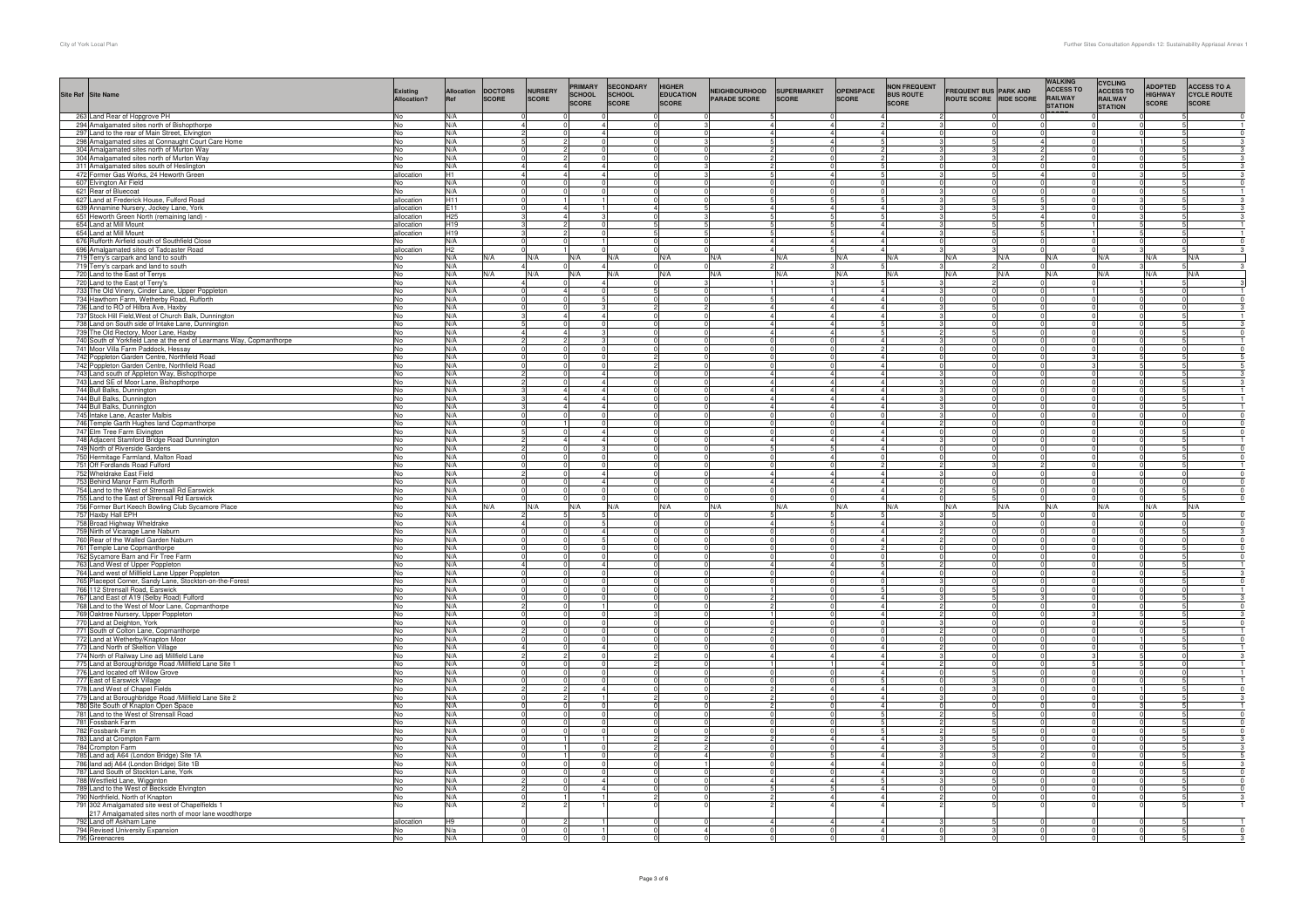| Site Ref Site Name                                                                                    | <b>RESIDENTIAL:</b><br><b>SERVICE SCORE</b> | <b>RESIDENTIAL:</b><br><b>TRANSPORT</b><br><b>SCORE</b> | <b>RESIDENTIAL:</b><br><b>OVERALL SCORE</b> | <b>RESIDENTIAL:</b><br><b>PASS / FAIL</b><br>CRITERIA 1, 2,3 | <b>RESIDENTIAL:</b><br><b>PASS FAIL</b><br><b>CRITERIA 4</b> | <b>EMPLOYMENT</b><br><b>TRANSPORT</b><br><b>SCORE</b> | <b>EMPLOYMENT</b><br>OVERALL<br><b>SCORE</b> | <b>EMPLOYMENT: PASS</b><br>/ FAIL CRITERIA 4 | <b>Submitted For:</b>                                      | Other relevant appendix                            |
|-------------------------------------------------------------------------------------------------------|---------------------------------------------|---------------------------------------------------------|---------------------------------------------|--------------------------------------------------------------|--------------------------------------------------------------|-------------------------------------------------------|----------------------------------------------|----------------------------------------------|------------------------------------------------------------|----------------------------------------------------|
| 263 Land Rear of Hopgrove PH                                                                          |                                             |                                                         |                                             | 16 FAIL                                                      | N/A                                                          |                                                       |                                              | 7 N/A                                        | lousing                                                    | <b>Housing Analysis</b>                            |
| 294 Amalgamated sites north of Bishopthorpe                                                           | 21                                          |                                                         |                                             | 30 Pass                                                      | Pass                                                         |                                                       |                                              | 9 Pass                                       | lousing                                                    | <b>Housing Analysis</b>                            |
| 297 Land to the rear of Main Street, Elvington                                                        | 18                                          |                                                         | 5                                           | 23 Pass                                                      | Pass                                                         |                                                       |                                              | 5 Fail                                       | lousing                                                    | <b>Housing Analysis</b>                            |
| 298 Amalgamated sites at Connaught Court Care Home                                                    | 24                                          | 21                                                      |                                             | 45 Pass                                                      | Pass                                                         | 21                                                    |                                              | 23 Pass                                      | <b>lousing</b>                                             | <b>Housing Analysis</b>                            |
| 304 Amalgamated sites north of Murton Way                                                             | Б.                                          | 16                                                      |                                             | 22 FAIL                                                      | N/A                                                          | 16                                                    |                                              | $18$ N/A                                     | mploymer                                                   | <b>Employment Analysis</b>                         |
| 304 Amalgamated sites north of Murton Way                                                             | 6                                           | 16                                                      |                                             | 22 FAIL                                                      | N/A                                                          | 16                                                    |                                              | 18 N/A                                       | ousing                                                     | <b>Housing Analysis</b>                            |
| 311 Amalgamated sites south of Heslington                                                             | 22                                          |                                                         |                                             | 30 Pass                                                      | Pass                                                         |                                                       |                                              | 12 Fail                                      | ducation                                                   | <b>Education Analysis</b>                          |
| 472 Former Gas Works, 24 Heworth Green                                                                | 31                                          | 23                                                      |                                             | 52 Pass                                                      | Pass                                                         | 23                                                    |                                              | 27 Pass                                      | lousing                                                    | Changes to Allocated Site                          |
| 607 Elvington Air Field                                                                               | $\overline{0}$                              |                                                         | 5                                           | 5 Pass                                                       | Fail                                                         |                                                       |                                              | 5 Fail                                       | <b>lousing</b>                                             | <b>Housing Analysis</b>                            |
| 621 Rear of Bluecoat                                                                                  | $\circ$                                     |                                                         | 9                                           | 9 Pass                                                       | Fail                                                         |                                                       |                                              | 9 Pass                                       | lousing                                                    | <b>Housing Analysis</b>                            |
| 627 Land at Frederick House, Fulford Road                                                             | 17                                          | 24                                                      |                                             | 41 Pass                                                      | Pass                                                         | 24                                                    |                                              | 25 Pass                                      | lousing, Mixed Use                                         | Changes to Allocated Site                          |
| 639 Annamine Nursery, Jockey Lane, York                                                               | 26                                          | 17                                                      |                                             | 43 Pass                                                      | Pass                                                         | 17                                                    |                                              | 21 Pass                                      | mployment (Inc B1a)                                        | <b>Changes to Allocated Site</b>                   |
| 651 Heworth Green North (remaining land)                                                              | 28                                          | 23                                                      |                                             | 51 Pass                                                      | Pass                                                         | 23                                                    |                                              | 27 Pass                                      | Housing, Education, Medical, Hot Changes to Allocated Site |                                                    |
| 654 Land at Mill Mount                                                                                | 29                                          | 24                                                      |                                             | 53 Pass                                                      | Pass                                                         | 24                                                    |                                              | 26 Pass                                      | Housing, Education, Medical, Hot Changes to Allocated Site |                                                    |
| 654 Land at Mill Mount                                                                                | 29                                          | 24                                                      |                                             | 53 Pass                                                      | Pass                                                         | 24                                                    |                                              | 26 Pass                                      | lousing                                                    | Changes to Allocated Site                          |
| 676 Rufforth Airfield south of Southfield Close                                                       | 13                                          | $\Omega$                                                |                                             | 13 Pass                                                      | Pass                                                         | $\Omega$                                              |                                              | 0 Fail                                       | lousing                                                    | <b>Housing Analysis</b>                            |
| 696 Amalgamated sites of Tadcaster Road                                                               | 14                                          | 17                                                      |                                             | 31 Pass                                                      | Pass                                                         | 17                                                    |                                              | 18 Pass                                      | lousing                                                    | <b>Changes to Allocated Site</b>                   |
| 719 Terry's carpark and land to south                                                                 | Not scored                                  | Not scored                                              | Not scored                                  | Not scored                                                   | Not scored                                                   | Not scored                                            | Not scored                                   | Not scored                                   | ducation                                                   | <b>Education Analysis</b>                          |
| 719 Terry's carpark and land to south                                                                 | 16                                          |                                                         |                                             | 25 FAIL                                                      | N/A                                                          |                                                       |                                              | $9$ N/A                                      | lousing                                                    | <b>Housing Analysis</b>                            |
| 720 Land to the East of Terrys                                                                        | Not scored                                  | Not scored                                              | Not scored                                  | Not scored                                                   | Not scored                                                   | Not scored                                            | Not scored                                   | Not scored                                   | Education                                                  | <b>Education Analysis</b>                          |
| 720 Land to the East of Terry's                                                                       | 21                                          |                                                         |                                             | 28 FAIL                                                      | N/A                                                          |                                                       |                                              | 7 N/A                                        | lousing                                                    | <b>Housing Analysis</b>                            |
| 733 The Old Vinery, Cinder Lane, Upper Poppleton                                                      | 15                                          |                                                         |                                             | 24 Pass                                                      | Pass                                                         |                                                       |                                              | 13 Pass                                      | lousing                                                    | <b>Housing Analysis</b>                            |
| 734 Hawthorn Farm, Wetherby Road, Rufforth                                                            | 18                                          | $\Omega$                                                |                                             | 18 FAIL                                                      | N/A                                                          | $\Omega$                                              |                                              | 0 N/A                                        | lousing                                                    | <b>Housing Analysis</b>                            |
| 736 Land to RO of Hilbra Ave, Haxby                                                                   | 19                                          | 11                                                      |                                             | 30 FAIL                                                      | N/A                                                          | 11                                                    |                                              | 11 N/A                                       | lousing                                                    | <b>Housing Analysis</b>                            |
| 737 Stock Hill Field, West of Church Balk, Dunnington                                                 | 23                                          | 9                                                       |                                             | 32 Pass                                                      | Pass                                                         |                                                       |                                              | 13 Pass                                      | lousing                                                    | <b>Housing Analysis</b>                            |
| 738 Land on South side of Intake Lane, Dunnington                                                     | 18                                          | 11                                                      |                                             | 29 Pass                                                      | Pass                                                         | 11                                                    |                                              | 11 Pass                                      | lousing                                                    | <b>Housing Analysis</b>                            |
| 739 The Old Rectory, Moor Lane, Haxby                                                                 | 24                                          | 12                                                      |                                             | 36 FAIL                                                      | N/A                                                          | 12                                                    |                                              | 16 N/A                                       | Housing                                                    | <b>Housing Analysis</b>                            |
| 740 South of Yorkfield Lane at the end of Learmans Way, Copmanthorpe                                  | 11                                          |                                                         |                                             | 20 FAIL                                                      | N/A                                                          |                                                       |                                              | 11 N/A                                       | ousing                                                     | <b>Housing Analysis</b>                            |
| 741 Moor Villa Farm Paddock, Hessay                                                                   | $\overline{2}$                              |                                                         | $\overline{0}$                              | 2 Pass                                                       | Fail                                                         |                                                       |                                              | 0 Fail                                       | lousing                                                    | <b>Housing Analysis</b>                            |
| 742 Poppleton Garden Centre, Northfield Road                                                          | -6                                          | 15                                                      |                                             | 21 Pass                                                      | Fail                                                         | 15                                                    |                                              | 15 Pass                                      | Employment/Retail/Leisure                                  | <b>Employment Analysis</b>                         |
| 742 Poppleton Garden Centre, Northfield Road                                                          | 6                                           | 15                                                      |                                             | 21 Pass                                                      | Fail                                                         | 15                                                    |                                              | 15 Pass                                      | Housing                                                    | <b>Housing Analysis</b>                            |
| 743 Land south of Appleton Way, Bishopthorpe                                                          | 18                                          | 11                                                      |                                             | 29 FAIL                                                      | N/A                                                          | 11                                                    |                                              | 11 N/A                                       | lousing                                                    | <b>Housing Analysis</b>                            |
| 743 Land SE of Moor Lane, Bishopthorpe                                                                | 18                                          | 11                                                      |                                             | 29 FAIL                                                      | N/A                                                          | 11                                                    |                                              | 11 N/A                                       | lousing                                                    | <b>Housing Analysis</b>                            |
| 744 Bull Balks, Dunnington                                                                            | 23                                          | 9                                                       |                                             | 32 Pass                                                      | Pass                                                         |                                                       |                                              | 13 Pass                                      | :mploymen                                                  | <b>Employment Analysis</b>                         |
| 744 Bull Balks, Dunnington                                                                            | 23                                          |                                                         | 9                                           | 32 Pass                                                      | Pass                                                         |                                                       |                                              | 13 Pass                                      | <b>Employment</b>                                          | <b>Employment Analysis</b>                         |
| 744 Bull Balks, Dunnington                                                                            | 23                                          |                                                         | 9                                           | 32 Pass                                                      | Pass                                                         |                                                       |                                              | 13 Pass                                      | lousing                                                    | <b>Housing Analysis</b>                            |
| 745 Intake Lane, Acaster Malbis                                                                       | $\overline{0}$                              |                                                         | 3                                           | 3 Pass                                                       | Fail                                                         |                                                       |                                              | 3 Fail                                       | lousing                                                    | <b>Housing Analysis</b>                            |
| 746 Temple Garth Hughes land Copmanthorpe                                                             |                                             |                                                         |                                             | 7 FAIL                                                       | N/A                                                          |                                                       |                                              | 3 N/A                                        | Housina                                                    | <b>Housing Analysis</b>                            |
| 747 Elm Tree Farm Elvington                                                                           | 13                                          |                                                         | 5                                           | 18 FAIL                                                      | N/A                                                          |                                                       |                                              | 5 N/A                                        | lousing                                                    | <b>Housing Analysis</b>                            |
| 748 Adjacent Stamford Bridge Road Dunnington                                                          | 22                                          |                                                         | 9                                           | 31 Pass                                                      | Pass                                                         |                                                       |                                              | 13 Pass                                      | lousing                                                    | <b>Housing Analysis</b>                            |
| 749 North of Riverside Gardens                                                                        | 19<br>$\overline{4}$                        |                                                         | 5                                           | 24 Pass                                                      | Pass<br>N/A                                                  |                                                       |                                              | 5 Fail<br>$5$ N/A                            | lousing                                                    | <b>Housing Analysis</b>                            |
| 750 Hermitage Farmland, Malton Road                                                                   | $\overline{c}$                              | 13                                                      |                                             | 9 FAIL<br>15 FAIL                                            | N/A                                                          | 13                                                    |                                              | $13$ N/A                                     | Renewable Energy                                           | Renewable Energy                                   |
| 751 Off Fordlands Road Fulford<br>752 Wheldrake East Field                                            | 18                                          |                                                         | $\mathcal{R}$                               | 21 Pass                                                      | Pass                                                         |                                                       |                                              | 3 Fail                                       | lousing<br>lousing                                         | <b>Housing Analysis</b><br><b>Housing Analysis</b> |
| 753 Behind Manor Farm Rufforth                                                                        | 16                                          |                                                         | $\circ$                                     | 16 Pass                                                      | Pass                                                         |                                                       |                                              | 0 Fail                                       | lousing                                                    | <b>Housing Analysis</b>                            |
| 754 Land to the West of Strensall Rd Earswick                                                         |                                             | 12                                                      |                                             | 16 Pass                                                      | Fail                                                         |                                                       |                                              | 12 Pass                                      | lousing                                                    | <b>Housing Analysis</b>                            |
| 755 Land to the East of Strensall Rd Earswick                                                         |                                             | 10                                                      |                                             | 14 Pass                                                      | Fail                                                         | 10                                                    |                                              | 10 Pass                                      | lousing                                                    | <b>Housing Analysis</b>                            |
| 756 Former Burt Keech Bowling Club Sycamore Place                                                     | Not scored                                  | Not scored                                              | Not scored                                  | Not scored                                                   | Not scored                                                   | Not scored                                            | Not scored                                   | Not scored                                   | Openspace                                                  | Openspace                                          |
| 757 Haxby Hall EPH                                                                                    | 27                                          |                                                         |                                             | 40 Pass                                                      | Pass                                                         |                                                       |                                              | 18 Pass                                      | ousing                                                     | <b>Housing Analysis</b>                            |
| 758 Broad Highway Wheldrake                                                                           | 22                                          |                                                         | 3                                           | 25 Pass                                                      | Pass                                                         |                                                       |                                              | 3 Fail                                       | lousing                                                    | <b>Housing Analysis</b>                            |
| 759 Nirth of Vicarage Lane Naburn                                                                     |                                             | 10                                                      |                                             | 18 FAIL                                                      | N/A                                                          | 10                                                    |                                              | 10 N/A                                       | lousing                                                    | Housing Analysis                                   |
| 760 Rear of the Walled Garden Naburn                                                                  |                                             | $\overline{2}$                                          |                                             | 11 FAIL                                                      | N/A                                                          |                                                       |                                              | 2 N/A                                        | lousing                                                    | <b>Housing Analysis</b>                            |
| 761 Temple Lane Copmanthorpe                                                                          |                                             |                                                         | 5                                           | 7 FAIL                                                       | N/A                                                          |                                                       |                                              | 5 N/A<br>5 Fail                              | lousing                                                    | <b>Housing Analysis</b>                            |
| 762 Sycamore Barn and Fir Tree Farm                                                                   | $\circ$                                     |                                                         | 5                                           | 5 Pass                                                       | Fail                                                         |                                                       |                                              |                                              | lousing                                                    | <b>Housing Analysis</b>                            |
| 763 Land West of Upper Poppleton                                                                      | 21                                          |                                                         | 8                                           | 29 Pass                                                      | Pass                                                         |                                                       |                                              | 8 Fail                                       | lousing                                                    | <b>Housing Analysis</b>                            |
| 764 Land west of Millfield Lane Upper Poppleton                                                       | $\overline{4}$                              | 8                                                       |                                             | 12 Pass                                                      | Fail                                                         |                                                       |                                              | 8 Fail                                       | lousing                                                    | <b>Housing Analysis</b>                            |
| 765 Placepot Corner, Sandy Lane, Stockton-on-the-Forest                                               | $\Omega$                                    | $\mathbf{R}$                                            |                                             | 8 FAIL                                                       | N/A                                                          |                                                       |                                              | 8 N/A                                        | lousing                                                    | <b>Housing Analysis</b>                            |
| 766 112 Strensall Road, Earswick                                                                      | 6                                           |                                                         | 6                                           | 12 FAIL                                                      | N/A                                                          |                                                       |                                              | $6$ N/A                                      | lousing                                                    | <b>Housing Analysis</b>                            |
| 767 Land East of A19 (Selby Road) Fulford                                                             | 6                                           | 19                                                      |                                             | 25 FAIL                                                      | N/A                                                          | 19                                                    |                                              | $19$ N/A                                     | lousing                                                    | <b>Housing Analysis</b>                            |
| 768 Land to the West of Moor Lane, Copmanthorpe                                                       | $_{9}$                                      |                                                         | $\overline{7}$                              | 16 Pass                                                      | Fail                                                         | $\overline{7}$                                        |                                              | 7 Fail                                       | lousing                                                    | <b>Housing Analysis</b>                            |
| 769 Oaktree Nursery, Upper Poppleton                                                                  | 8                                           | 15                                                      |                                             | 23 FAIL                                                      | N/A                                                          | 15                                                    |                                              | 15 N/A                                       | <b>lousing</b>                                             | <b>Housing Analysis</b>                            |
| 770 Land at Deighton, York                                                                            | $\Omega$                                    | $\mathbf{R}$                                            |                                             | 8 Pass                                                       | Fail                                                         |                                                       |                                              | 8 Fail                                       | lousing                                                    | <b>Housing Analysis</b>                            |
| 771 South of Colton Lane, Copmanthorpe                                                                | $\overline{4}$                              |                                                         | 8                                           | 12 Pass                                                      | Fail                                                         |                                                       |                                              | 8 Fail                                       | lousing                                                    | <b>Housing Analysis</b>                            |
| 772 Land at Wetherby/Knapton Moor<br>773 Land North of Skeltion Village                               | $\overline{0}$<br>12                        |                                                         | 6<br>8                                      | 6 Pass<br>20 Pass                                            | Fail<br>Fail                                                 |                                                       |                                              | 6 Fail<br>8 Fail                             | Renewable Energy<br>lousing                                | Renewable Energy<br><b>Housing Analysis</b>        |
|                                                                                                       |                                             | 11                                                      |                                             |                                                              |                                                              | 11                                                    |                                              |                                              |                                                            |                                                    |
| 774 North of Railway Line adj Millfield Lane<br>775 Land at Boroughbridge Road /Millfield Lane Site 1 | 18<br>8                                     |                                                         | 8                                           | 29 FAIL<br>16 FAIL                                           | N/A<br>N/A                                                   |                                                       |                                              | 13 N/A<br>$8$ N/A                            | Housing<br>ousing                                          | <b>Housing Analysis</b><br><b>Housing Analysis</b> |
| 776 Land located off Willow Grove                                                                     | $\overline{4}$                              |                                                         | 6                                           | 10 Pass                                                      | Fail                                                         |                                                       |                                              | 6 Fail                                       | Notification of Unwilling Landown Housing Analysis         |                                                    |
| 777 East of Earswick Village                                                                          |                                             | 9                                                       |                                             | 14 Pass                                                      | Fail                                                         |                                                       |                                              | 9 Pass                                       | lousing                                                    | <b>Housing Analysis</b>                            |
| 778 Land West of Chapel Fields                                                                        | $\frac{5}{18}$                              | 9                                                       |                                             | 27 Pass                                                      | Pass                                                         |                                                       |                                              | 11 Pass                                      | lousing                                                    | <b>Housing Analysis</b>                            |
| 779 Land at Boroughbridge Road /Millfield Lane Site 2                                                 | 11                                          | 11                                                      |                                             | 22 Pass                                                      | Pass                                                         | 11                                                    |                                              | 13 Pass                                      | lousing                                                    | <b>Housing Analysis</b>                            |
| 780 Site South of Knapton Open Space                                                                  | 6                                           |                                                         |                                             | 15 Pass                                                      | Fail                                                         |                                                       |                                              | 9 Pass                                       | lousing                                                    | <b>Housing Analysis</b>                            |
| 781 Land to the West of Strensall Road                                                                |                                             | 12                                                      |                                             | 17 Pass                                                      | Fail                                                         | 12                                                    |                                              | 12 Pass                                      | lousing                                                    | <b>Housing Analysis</b>                            |
| 781 Fossbank Farm                                                                                     | 5                                           | 12                                                      |                                             | 17 Pass                                                      | Fail                                                         | 12                                                    |                                              | 12 Pass                                      | lousing                                                    | <b>Housing Analysis</b>                            |
| 782 Fossbank Farm                                                                                     | $\overline{5}$                              | 12                                                      |                                             | 17 Pass                                                      | Fail                                                         | 12                                                    |                                              | 12 Pass                                      | lousing                                                    | <b>Housing Analysis</b>                            |
| 783 Land at Crompton Farm                                                                             | 16                                          | 16                                                      |                                             | 32 FAIL                                                      | N/A                                                          | 16                                                    |                                              | $17$ N/A                                     | lousing                                                    | <b>Housing Analysis</b>                            |
| 784 Crompton Farm                                                                                     |                                             | 16                                                      |                                             | 25 FAIL                                                      | N/A                                                          | 16                                                    |                                              | $17$ N/A                                     | Housina                                                    | <b>Housing Analysis</b>                            |
| 785 Land adj A64 (London Bridge) Site 1A                                                              | 14                                          | 18                                                      |                                             | 32 FAIL                                                      | Pass                                                         | 18                                                    |                                              | 19 Pass                                      | mployment, Hotel, Health and Fi Employment Analysis        |                                                    |
| 786 land adj A64 (London Bridge) Site 1B                                                              | 9                                           | 11                                                      |                                             | 20 Pass                                                      | Fail                                                         | 11                                                    |                                              | 11 Pass                                      | mployment, Hotel, Health and Fi Employment Analysis        |                                                    |
| 787 Land South of Stockton Lane, York                                                                 | $\overline{4}$                              |                                                         |                                             | 12 FAIL                                                      | Fail                                                         | $\mathbf{R}$                                          |                                              | 8 Fail                                       | lousing                                                    | <b>Housing Analysis</b>                            |
| 788 Westfield Lane, Wigginton                                                                         | 19                                          | 13                                                      |                                             | 32 Pass                                                      | Pass                                                         | 13                                                    |                                              | 13 Pass                                      | Housing                                                    | <b>Housing Analysis</b>                            |
| 789 Land to the West of Beckside Elvington                                                            | 20                                          |                                                         |                                             | 25 Pass                                                      | Pass                                                         |                                                       |                                              | 5 Fail                                       | tousina                                                    | <b>Housing Analysis</b>                            |
| 790 Northfield, North of Knapton                                                                      | 14                                          | 10 <sup>1</sup>                                         |                                             | 24 Pass                                                      | Pass                                                         | 10                                                    |                                              | 11 Pass                                      | lousing                                                    | <b>Housing Analysis</b>                            |
| 791 302 Amalgamated site west of Chapelfields 1                                                       | 15                                          | 13                                                      |                                             | 28 Pass                                                      | Pass                                                         | 13                                                    |                                              | 15 Pass                                      | Housing                                                    | <b>Housing Analysis</b>                            |
| 217 Amalgamated sites north of moor lane woodthorpe                                                   |                                             |                                                         |                                             |                                                              |                                                              |                                                       |                                              |                                              |                                                            |                                                    |
| 792 Land off Askham Lane                                                                              | 15                                          | 14                                                      |                                             | 29 FAIL                                                      | N/A                                                          | 14                                                    |                                              | 16 N/A                                       | Housina                                                    | Changes to Allocated Site                          |
| 794 Revised University Expansion                                                                      |                                             | 8                                                       |                                             | 17 Pass                                                      | Fail                                                         | $\mathcal{R}$                                         |                                              | 8 Fail                                       | Education                                                  | <b>Education Analysis</b>                          |
| 795 Greenacres                                                                                        |                                             | 11                                                      |                                             | 11 Pass                                                      | Fai                                                          | 11                                                    |                                              | 11 Pass                                      | mployment                                                  | <b>Employment Analysis</b>                         |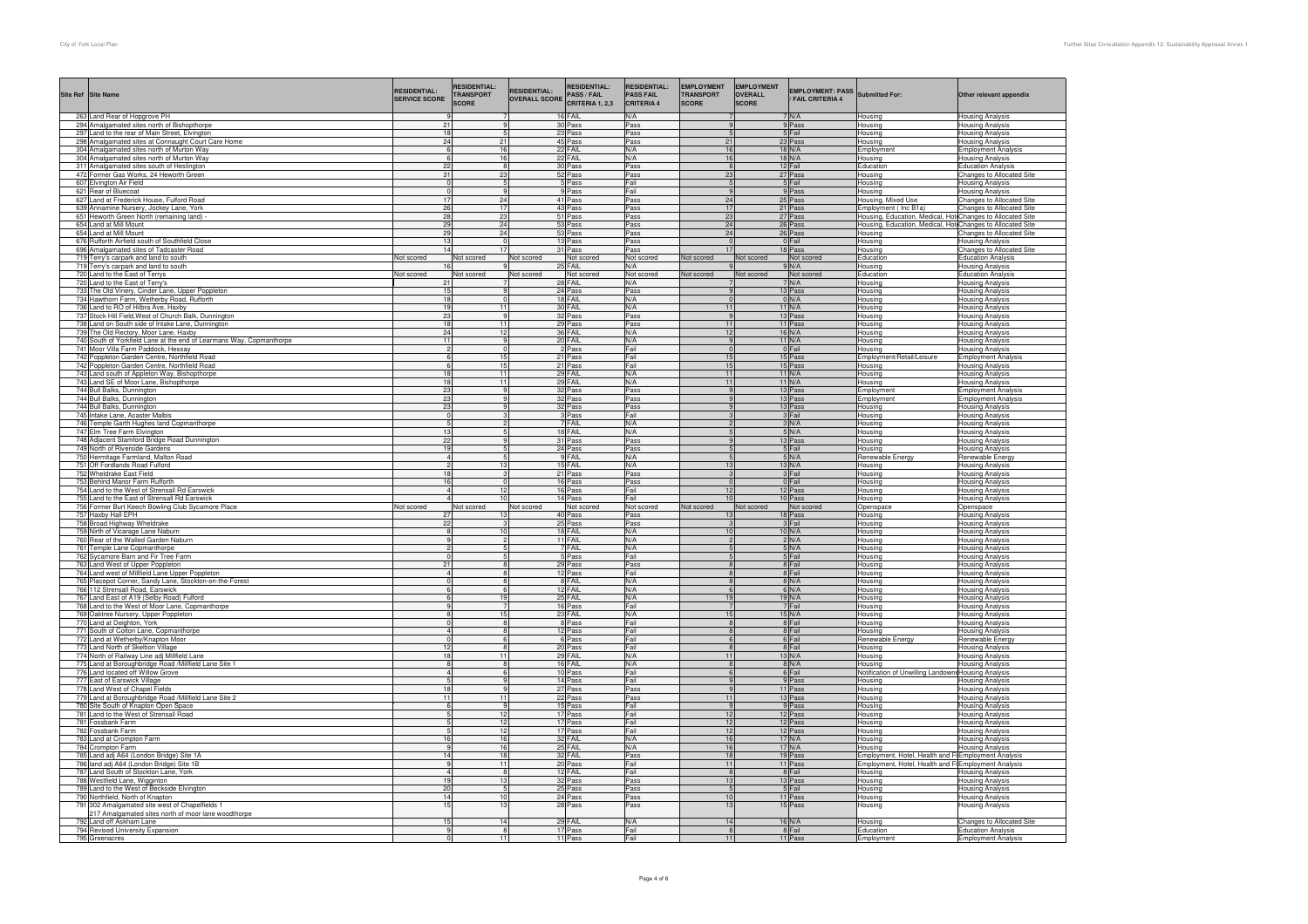| Site Ref Site Name                                       | Existin<br>Allocation <sup>®</sup> | Alloca | <b>DOCTORS</b><br><b>SCORE</b> | NURSERY<br>SCORE | <b>PRIMARY</b><br>SCHOOL<br>SCORE | <b>SECONDARY</b><br><b>SCHOOL</b><br>SCORE | <b>HIGHER</b><br>EDUCATION<br>SCORE | <b>NEIGHBOURHOOD</b><br><b>PARADE SCORE</b> | <b>SUPERMARKET</b><br><b>SCORE</b> | <b>OPENSPACE</b><br><b>SCORE</b> | <b>NON FREQUENT</b><br><b>BUS ROUTF</b><br><b>SCORE</b> | <b>FREQUENT BUS PARK AND</b><br>ROUTE SCORE RIDE SCORE | <b>WALKING</b><br><b>ACCESS TO</b><br><b>RAILWAY</b><br><b>STATION</b> | CYCLING<br>ACCESS TO<br>RAILWAY<br><b>STATION</b> | <b>ADOPTED</b><br><b>HIGHWAY</b> | <b>ACCESS TO A</b><br><b>CYCLE ROUTE</b><br>SCORE |
|----------------------------------------------------------|------------------------------------|--------|--------------------------------|------------------|-----------------------------------|--------------------------------------------|-------------------------------------|---------------------------------------------|------------------------------------|----------------------------------|---------------------------------------------------------|--------------------------------------------------------|------------------------------------------------------------------------|---------------------------------------------------|----------------------------------|---------------------------------------------------|
| 796 Outskirt of Knapton Village                          |                                    |        |                                |                  |                                   |                                            |                                     |                                             |                                    |                                  |                                                         |                                                        |                                                                        |                                                   |                                  |                                                   |
| 797 Linear field of Outgang Lane                         |                                    |        |                                |                  |                                   |                                            |                                     |                                             |                                    |                                  |                                                         |                                                        |                                                                        |                                                   |                                  |                                                   |
| 798 Land East of Designer Outlet                         |                                    |        |                                |                  |                                   |                                            |                                     |                                             |                                    |                                  |                                                         |                                                        |                                                                        |                                                   |                                  |                                                   |
| 799 Designer Outlet                                      | Allocation                         | ST21   |                                |                  |                                   |                                            |                                     |                                             |                                    |                                  |                                                         |                                                        |                                                                        |                                                   |                                  |                                                   |
| 800 Safeguarded Land SF7 to the south of Designer Outlet | allocation                         |        |                                |                  |                                   |                                            |                                     |                                             |                                    |                                  |                                                         |                                                        |                                                                        |                                                   |                                  |                                                   |
| 800 Safeguarded Land SF7 to the south of Designer Outlet | allocation                         | SE7    |                                |                  |                                   |                                            |                                     |                                             |                                    |                                  |                                                         |                                                        |                                                                        |                                                   |                                  |                                                   |
| 801 Clifton Gate Business Park Built footprint           |                                    |        |                                |                  |                                   |                                            |                                     |                                             |                                    |                                  |                                                         |                                                        |                                                                        |                                                   |                                  |                                                   |
| 125 Morrell House EPH                                    |                                    |        |                                |                  |                                   |                                            |                                     |                                             |                                    |                                  |                                                         |                                                        |                                                                        |                                                   |                                  |                                                   |